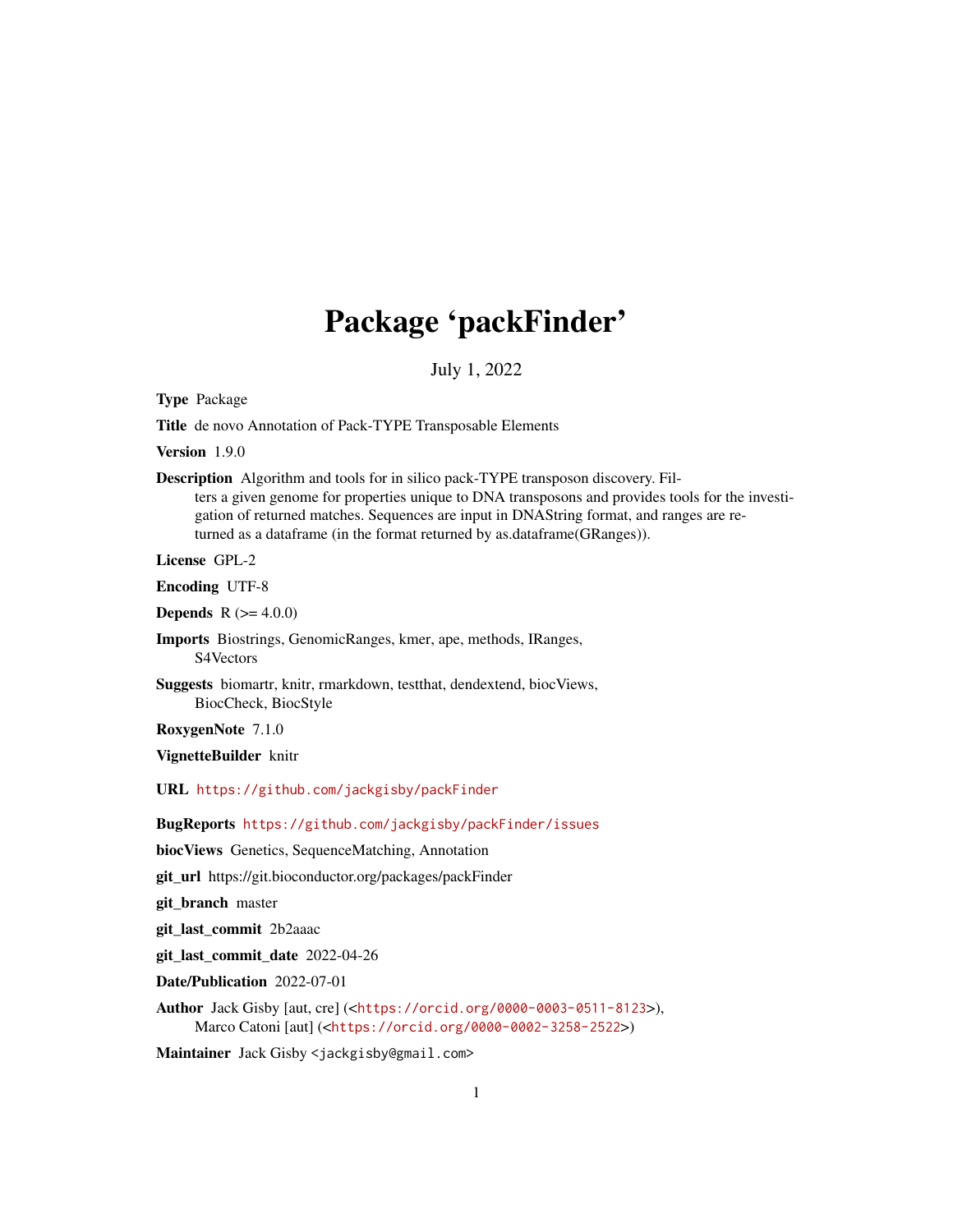# <span id="page-1-0"></span>R topics documented:

|       | -3                        |
|-------|---------------------------|
|       | 5                         |
|       | $6\overline{6}$           |
|       | $\overline{7}$            |
|       | $\overline{\phantom{0}}8$ |
|       |                           |
|       |                           |
|       |                           |
|       |                           |
|       |                           |
|       |                           |
|       |                           |
|       |                           |
|       |                           |
|       |                           |
|       |                           |
|       |                           |
|       |                           |
|       |                           |
|       |                           |
|       |                           |
|       |                           |
|       |                           |
|       |                           |
| Index | 37                        |

<span id="page-1-1"></span>arabidopsisThalianaRefseq

*Arabidopsis thaliana Refseq Genome Chromosome 3 Subset*

# Description

The chromosome 3 reference sequence for Arabidopsis thaliana as a [DNAStringSet](#page-0-0). Can be used as a test data set, as in the associated introduction vignette. The DNA sequence between bases 10,500,000 and 14,300,000 was extracted for use in this dataset.

# Usage

data(arabidopsisThalianaRefseq)

#### Format

A [DNAStringSet](#page-0-0) object containing a [DNAString](#page-0-0) for Arabidopsis thaliana's chromosome 3 sequence.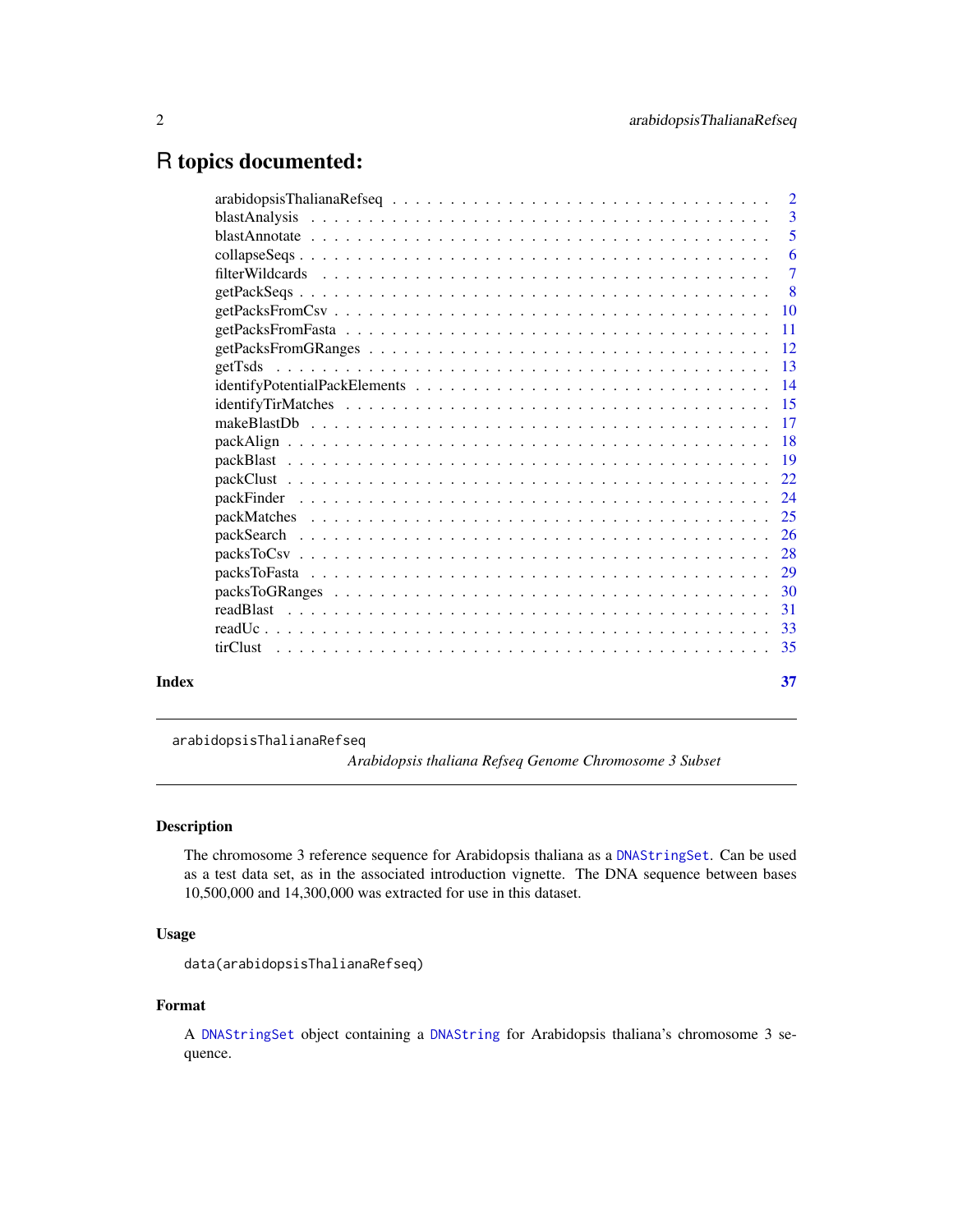# <span id="page-2-0"></span>blastAnalysis 3

#### Author(s)

Jack Gisby

#### Source

The Arabidopsis thaliana genome was downloaded from the NCBI refseq database on 20/SEP/2019, using [getGenome](#page-0-0), and chromosome 3 was extracted. The genome may also be accessed from the NCBI ftp server: <ftp://ftp.ncbi.nlm.nih.gov/genomes>.

# See Also

[getGenome](#page-0-0), [DNAStringSet](#page-0-0), [DNAString](#page-0-0), [packSearch](#page-25-1)

# Examples

```
data(arabidopsisThalianaRefseq)
```

```
packMatches <- packSearch(
   Biostrings::DNAString("CACTACAA"),
   arabidopsisThalianaRefseq,
   elementLength = c(300, 3500),
    tsdLength = 3
)
```
<span id="page-2-1"></span>blastAnalysis *BLAST Analysis of PackTYPE Elements*

#### Description

Run BLAST against user-specified databases of non-transposon and transposon-related proteins. Can be used to classify transposons based on their internal sequences.

#### Usage

```
blastAnalysis(
  packMatches,
  Genome,
  blastPath,
  protDb = NULL,
  autoDb = NULL,minE = 0.001,blastTask = "blastn-short",
 maxHist = 100,
  threads = 1,
  saveFolder = NULL,
  tirCutoff = 0)
```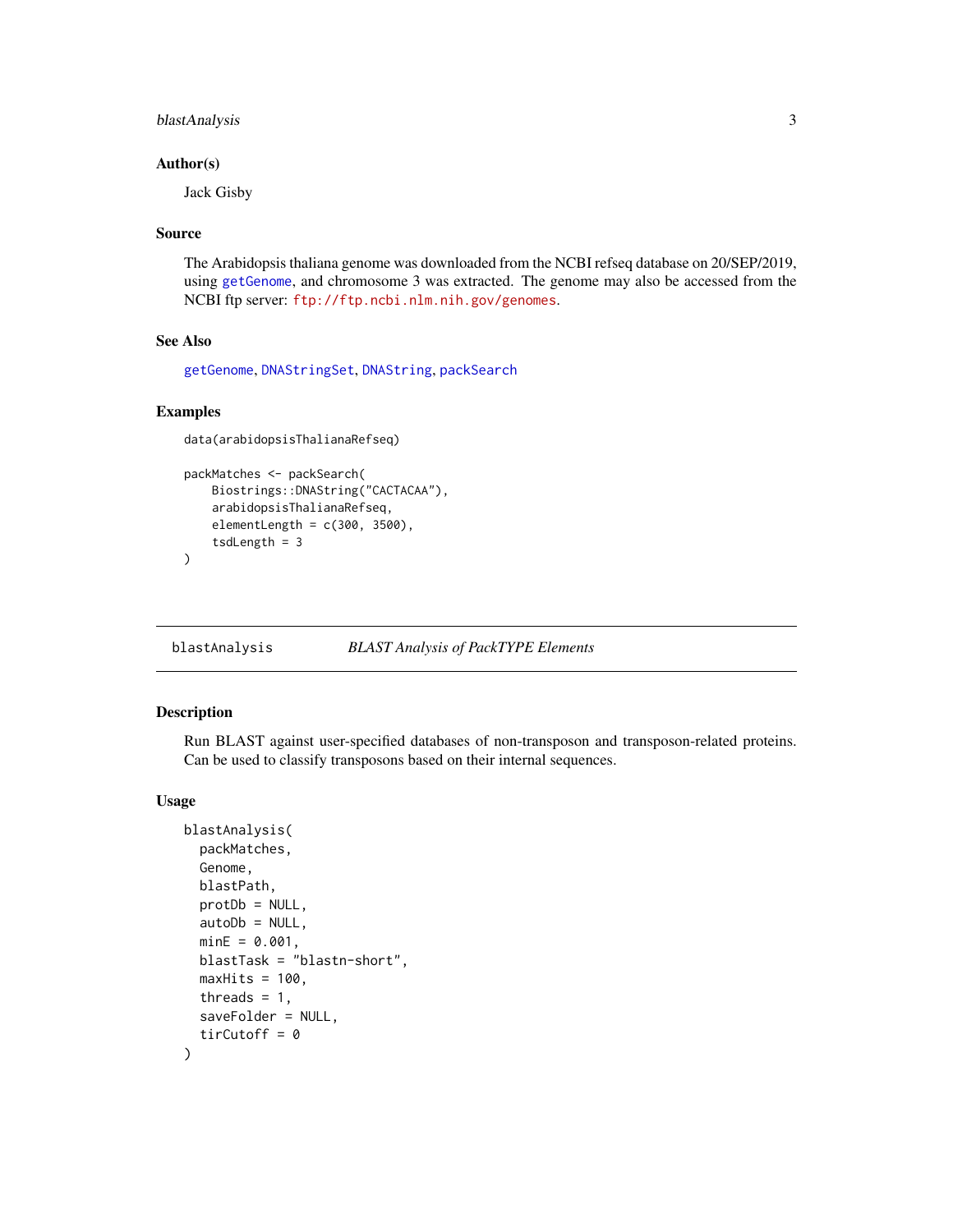# <span id="page-3-0"></span>Arguments

| packMatches | A dataframe of potential Pack-TYPE transposable elements, in the format given<br>by packSearch. This dataframe is in the format produced by coercing a link[GenomicRanges: GRanges-<br>object to a dataframe: data.frame(GRanges). Will be saved as a FASTA file<br>for VSEARCH. |
|-------------|----------------------------------------------------------------------------------------------------------------------------------------------------------------------------------------------------------------------------------------------------------------------------------|
| Genome      | A DNAStringSet object containing sequences referred to in packMatches (the<br>object originally used to predict the transposons packSearch).                                                                                                                                     |
| blastPath   | Path to the BLAST+ executable, or name of the BLAST+ application for Linux/MacOS<br>users.                                                                                                                                                                                       |
| protDb      | For assigning Pack-TYPE elements. Path to the blast database containing nu-<br>cleotide or protein sequences to be matched against internal transposon sequences.<br>Can be generated using BLAST+, or with link{makeBlastDb}.                                                   |
| autoDb      | For assigning autonomous elements. Path to the blast database containing nu-<br>cleotide or protein sequences to be matched against internal transposon sequences.<br>Can be generated using BLAST+, or with link{makeBlastDb}.                                                  |
| minE        | Blast results with e values greater than the specified cutoff will be ignored.                                                                                                                                                                                                   |
| blastTask   | Type of BLAST+ task, defaults to "blastn-short".                                                                                                                                                                                                                                 |
| maxHits     | Maximum hits returned by BLAST+ per query.                                                                                                                                                                                                                                       |
| threads     | Allowable number of threads to be utilised by BLAST+.                                                                                                                                                                                                                            |
| saveFolder  | Directory to save BLAST+ results in; defaults to the working directory.                                                                                                                                                                                                          |
| tirCutoff   | How many bases to ignore at the terminal ends of the transposons to prevent hits<br>to TIR sequences.                                                                                                                                                                            |

# Value

No return value; executes BLAST+ to generate hits which are stored in a .blast file in the chosen directory.

# Author(s)

Jack Gisby

# References

For further information, see the NCBI BLAST+ application documentation and help pages (https://www.ncbi.nlm.nih.gov/pul

# See Also

[blastAnnotate](#page-4-1), [readBlast](#page-30-1), [packBlast](#page-18-1)

# Examples

## Not run: packMatches <- data(packMatches) Genome <- data(arabidopsisThalianaRefseq)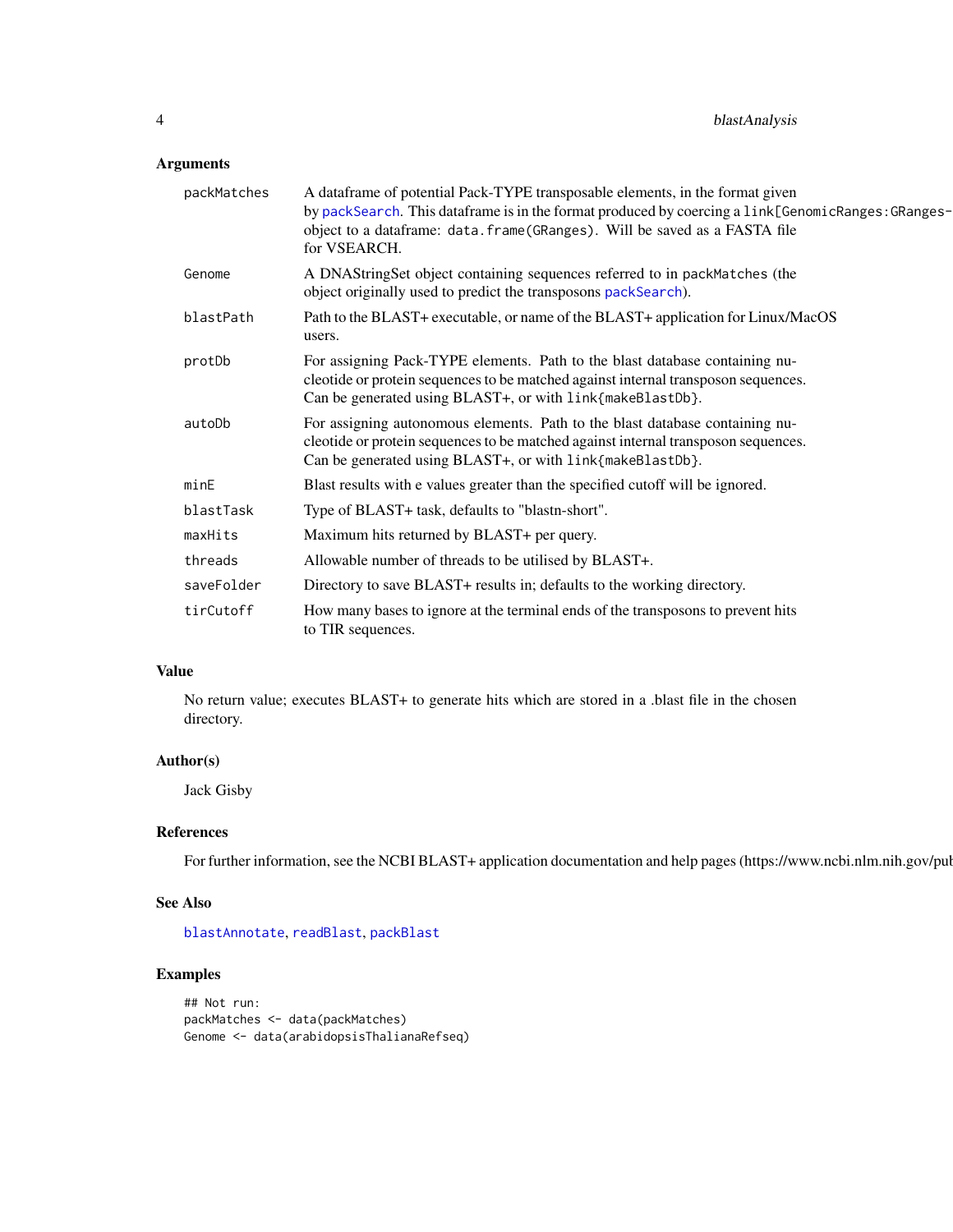# <span id="page-4-0"></span>blastAnnotate 5

```
blastAnalysis(packMatches, Genome,
   protDb = "C:/data/TAIR10_CDS",
    autoDb = "C:/data/TAIR10_transposons",
   blastPath = "C:/blast/bin/blastn.exe")
## End(Not run)
```
<span id="page-4-1"></span>blastAnnotate *Functional Annotation of PackTYPE Elements*

# Description

Uses hits, previously generated using blast, to annotate transposon hits. Transposons with nonredundant transposase hits are classed as autonomous ("auto"), while others are classed as "other" or "pack" based on whether the element has non-redundant hits to other proteins.

#### Usage

blastAnnotate(protHits, autoHits, packMatches)

#### Arguments

| protHits    | BLAST results for non-transposon related genes or proteins (as a data. frame).<br>Generated using blastAnalysis.                                                                                                                                                                 |
|-------------|----------------------------------------------------------------------------------------------------------------------------------------------------------------------------------------------------------------------------------------------------------------------------------|
| autoHits    | BLAST results for transposon related genes or proteins (as a data. frame). Gen-<br>erated using blast Analysis.                                                                                                                                                                  |
| packMatches | A dataframe of potential Pack-TYPE transposable elements, in the format given<br>by packSearch. This dataframe is in the format produced by coercing a link[GenomicRanges: GRanges-<br>object to a dataframe: data.frame(GRanges). Will be saved as a FASTA file<br>for VSEARCH. |

#### Value

Returns the original packMatches dataframe, with the addition of a "classification" column containing one of the following values:

- auto elements that match known transposases or transposon-related proteins are classified as autonomous elements
- pack elements that match other proteins or genic sequences may be classified as Pack-TYPE elements
- other elements that generate no significant hits

#### Note

Requires that the query ids in the protein and autonomous hits match the row names in packMatches.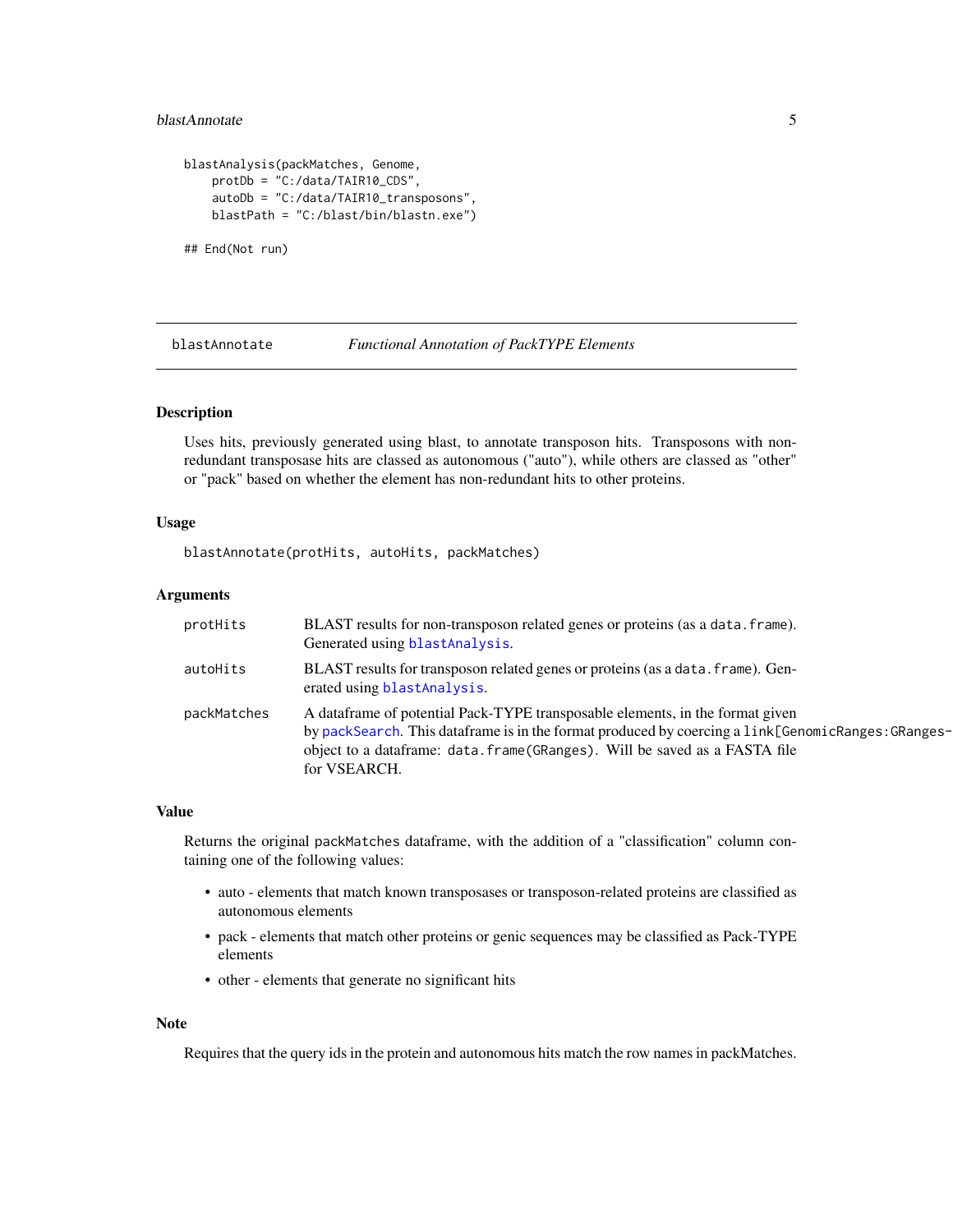<span id="page-5-0"></span>6 collapseSeqs

#### Author(s)

Jack Gisby

# References

For further information, see the NCBI BLAST+ application documentation and help pages (https://www.ncbi.nlm.nih.gov/pul

# See Also

[blastAnalysis](#page-2-1), [readBlast](#page-30-1), [packBlast](#page-18-1)

#### Examples

```
data("packMatches")
# read in some protein hits
p <- data.frame(
    query_id = c(2, 3),
    subject_id = c("prot", "hyp")
\lambda# read in some autonomous hits
a <- data.frame(
    query_id = c(3, 4),
    subject_id = c("transposase", "mutator")
)
blastAnnotate(p, a, packMatches)
```
collapseSeqs *Collapse Overlapping Sequences*

#### Description

The sequences predicted by [packSearch](#page-25-1) often overlap, which may be due to the presence of closely interspersed elements or false TIR identification. In such cases, these elements can be combined using link[GenomicRanges:GRanges-class]{GRanges} in order to collapse overlapping elements, preventing over-estimation of transposon numbers. Also removes duplicate elements that have been generated in the case of multiple searches.

#### Usage

collapseSeqs(packMatches, Genome)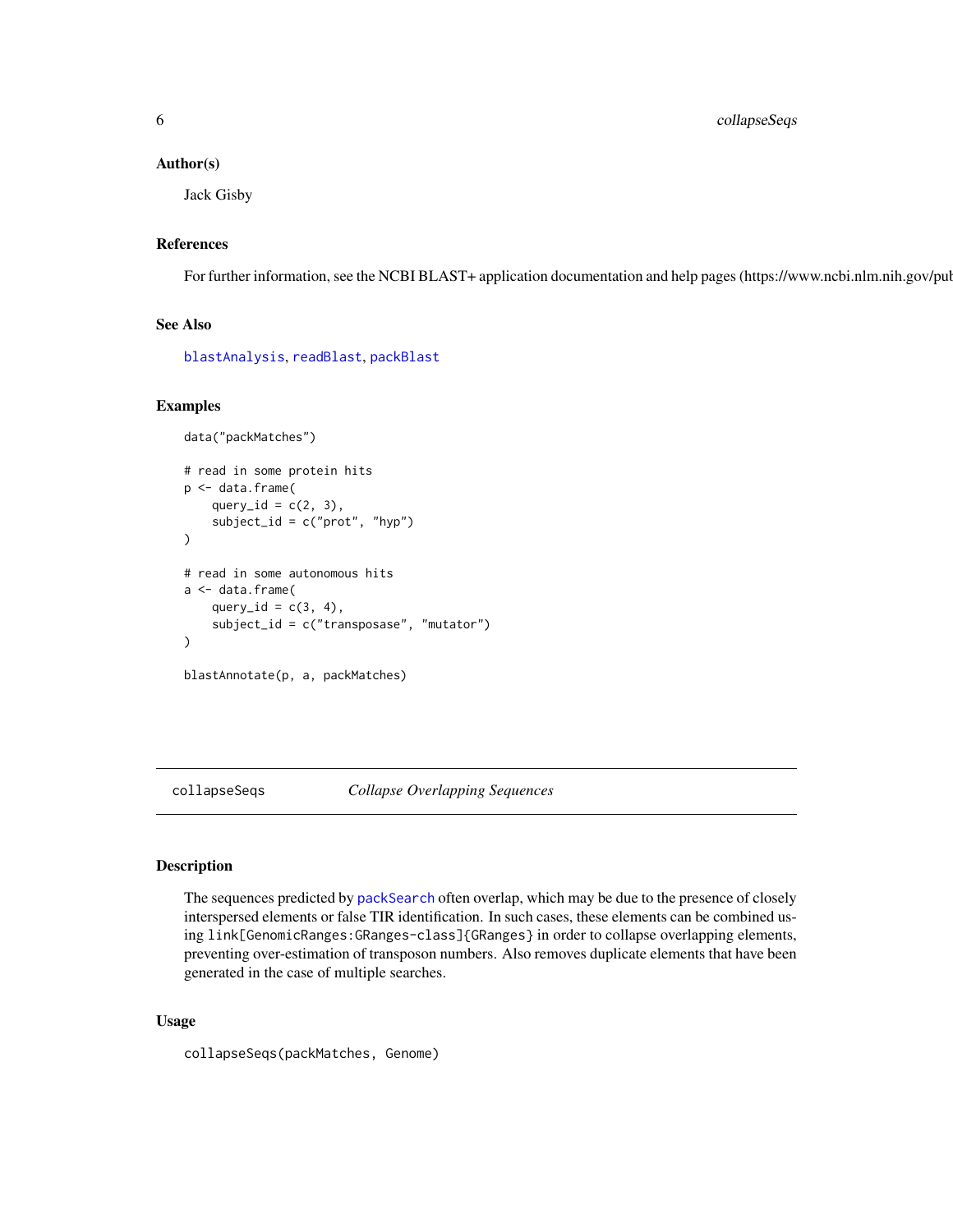#### <span id="page-6-0"></span>filterWildcards 7 and 7 and 7 and 7 and 7 and 7 and 7 and 7 and 7 and 7 and 7 and 7 and 7 and 7 and 7 and 7 and 7 and 7 and 7 and 7 and 7 and 7 and 7 and 7 and 7 and 7 and 7 and 7 and 7 and 7 and 7 and 7 and 7 and 7 and 7

# Arguments

| packMatches | A dataframe containing genomic ranges and names referring to sequences to be<br>extracted. This data frame is in the format produced by coercing a link[GenomicRanges: GRanges-class<br>object to a dataframe: data.frame(GRanges). |
|-------------|-------------------------------------------------------------------------------------------------------------------------------------------------------------------------------------------------------------------------------------|
|             | Must contain the following features:                                                                                                                                                                                                |
|             | • start - the predicted element's start base sequence position.                                                                                                                                                                     |
|             | • end - the predicted element's end base sequence position.                                                                                                                                                                         |
|             | • sequames - character string referring to the sequence name in Genome to<br>which start and end refer to.                                                                                                                          |
| Genome      | A DNAStringSet object containing sequences referred to in packMatches (the<br>object originally used to predict the transposons packSearch).                                                                                        |

# Value

A set of non-overlapping transposon sequences in the format of the input dataframe.

#### Author(s)

Jack Gisby

# See Also

[packSearch](#page-25-1), link[GenomicRanges:GRanges-class]{GRanges}

# Examples

data(packMatches) data(arabidopsisThalianaRefseq)

```
packMatches$start <- 1
packMatches$end <- 10
```
collapseSeqs(packMatches, arabidopsisThalianaRefseq)

<span id="page-6-1"></span>filterWildcards *Remove Low Quality Sequences*

# Description

Takes transposable elements detected by [packSearch](#page-25-1) and removes those with large numbers of wildcard ("N") bases. Used by [packClust](#page-21-1) and [packAlign](#page-17-1) to remove poor quality sequences that may interfere with the quality of sequence alignments.

#### Usage

```
filterWildcards(packMatches, Genome, maxWildcards = 0.05)
```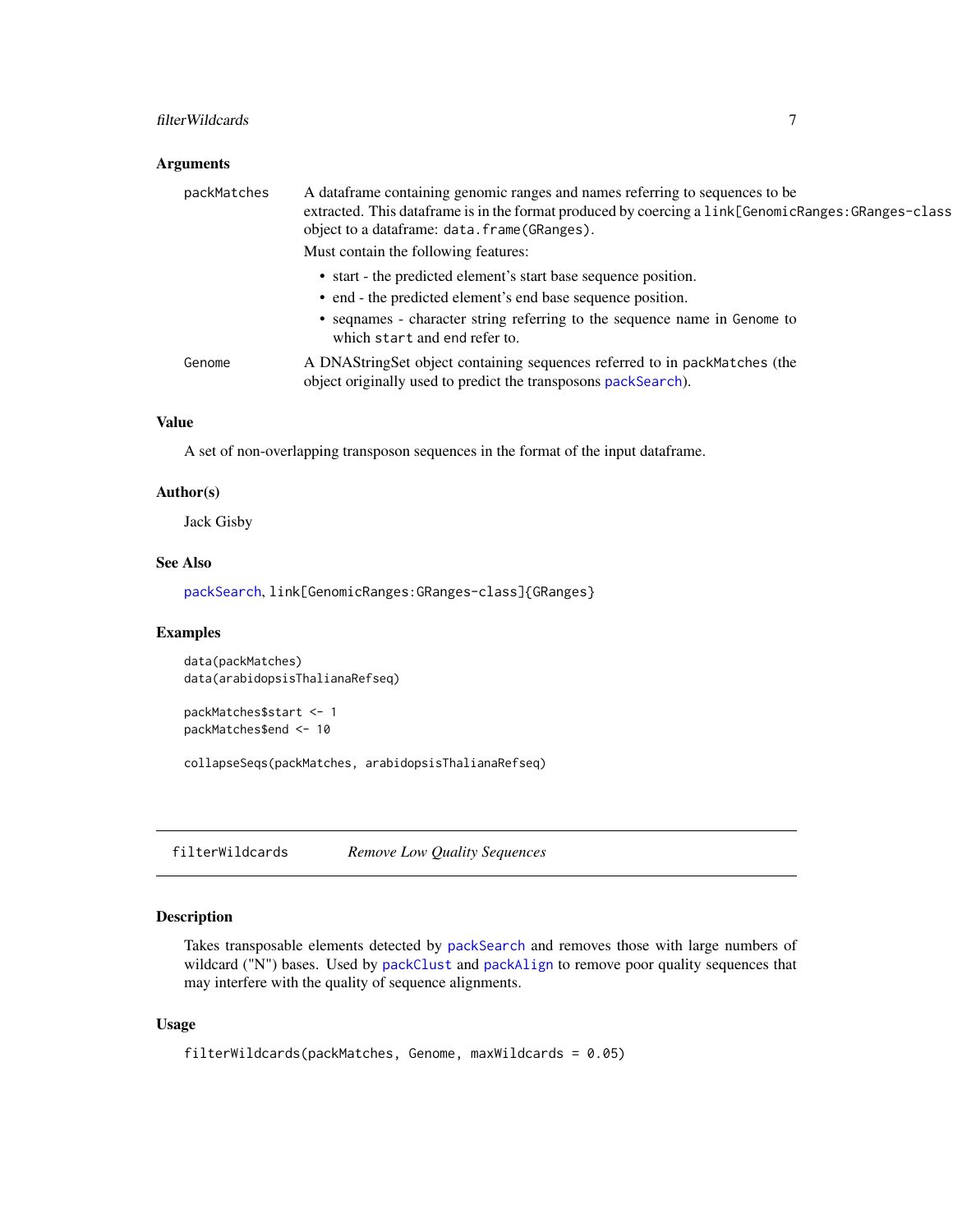# <span id="page-7-0"></span>Arguments

| packMatches  | A data frame containing genomic ranges and names referring to sequences to be<br>extracted.           |
|--------------|-------------------------------------------------------------------------------------------------------|
| Genome       | The original set of sequences used to generate the transposons detected by packSearch.                |
| maxWildcards | The maximal allowable proportion of wildcards in the sequence of each match<br>(defaults to $0.05$ ). |

### Value

The original dataframe, packMatches, with sequences removed that are found to contain a proportion of wildcards ("N") greater than that specified in maxWildcards.

# Author(s)

Jack Gisby

Jack Gisby

# See Also

[packClust](#page-21-1), [packAlign](#page-17-1), packMatches, data(arabidopsisThalianaRefseq)

# Examples

```
data(arabidopsisThalianaRefseq)
data(packMatches)
filteredMatches <- filterWildcards(
   packMatches,
   arabidopsisThalianaRefseq,
   maxWildcards = 0.05
\mathcal{L}
```
getPackSeqs *Extract Sequences of Pack-TYPE Elements*

#### Description

Method to quickly extract the sequences of predicted Pack-TYPE elements (as created by [packSearch](#page-25-1)).

# Usage

```
getPackSeqs(packMatches, Genome, output = "DNAStringSet")
```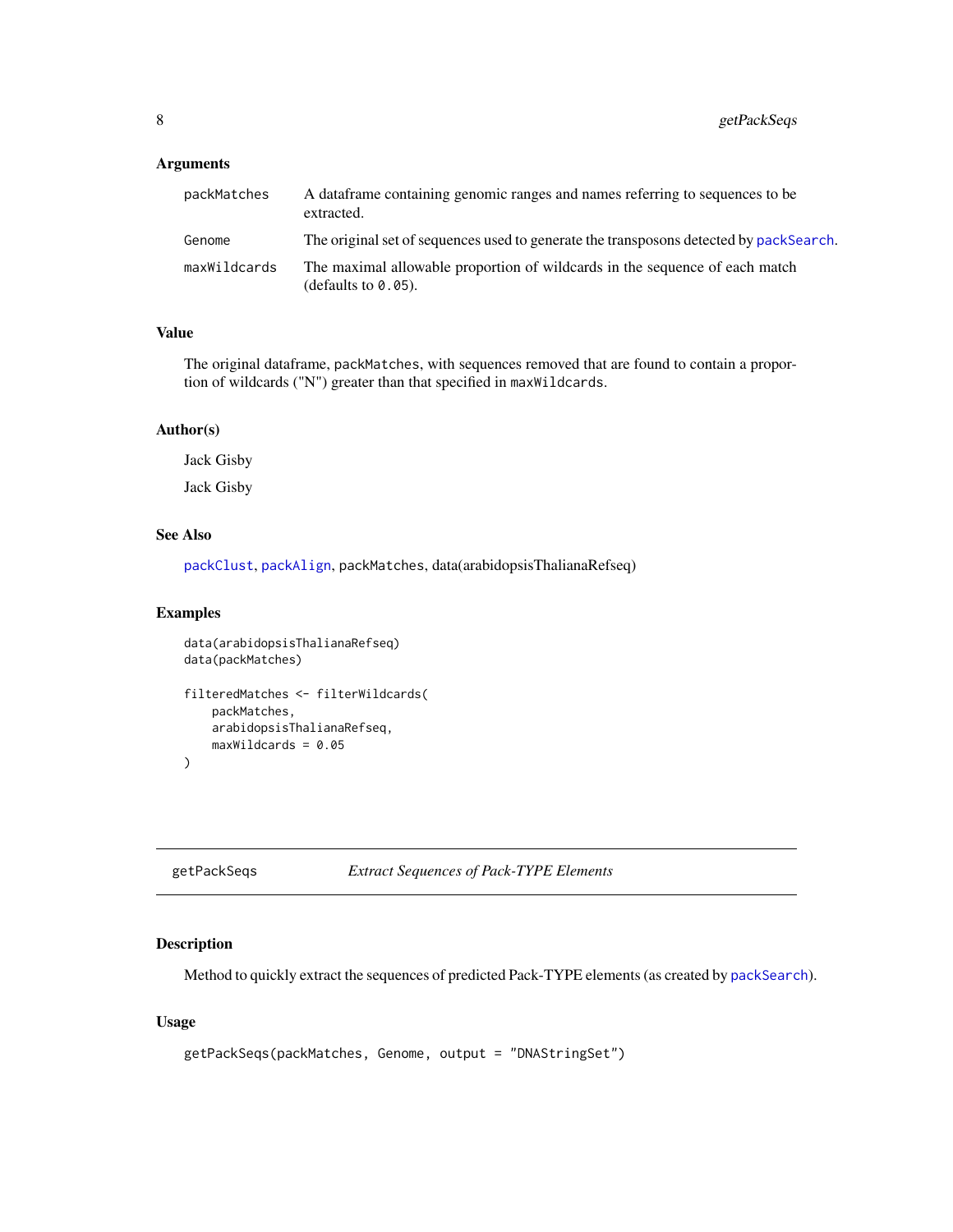# <span id="page-8-0"></span>getPackSeqs 9

# Arguments

| packMatches | A data frame containing genomic ranges and names referring to sequences to be<br>extracted. This data frame is in the format produced by coercing a link[GenomicRanges: GRanges-class]<br>object to a dataframe: data.frame(GRanges). |
|-------------|---------------------------------------------------------------------------------------------------------------------------------------------------------------------------------------------------------------------------------------|
|             | Must contain the following features:                                                                                                                                                                                                  |
|             | • start - the predicted element's start base sequence position.                                                                                                                                                                       |
|             | • end - the predicted element's end base sequence position.                                                                                                                                                                           |
|             | • sequames - character string referring to the sequence name in Genome to<br>which start and end refer to.                                                                                                                            |
| Genome      | A DNAStringSet object containing sequences referred to in packMatches (the<br>object originally used to predict the transposons packSearch).                                                                                          |
| output      | The type of object to be returned:                                                                                                                                                                                                    |
|             | • output = "DNAStringSet", returns a DNAStringSet object (default).<br>• output = "character", returns a character vector.                                                                                                            |

# Value

transposon sequences extracted from packMatches. At default returns the sequences as a [DNAStringSet](#page-0-0) or, if output is set to "character", returns a character vector.

# Author(s)

Jack Gisby

# See Also

[DNAStringSet](#page-0-0), [packSearch](#page-25-1), [DNAString](#page-0-0)

# Examples

```
data(arabidopsisThalianaRefseq)
```

```
packMatches <- packSearch(
   Biostrings::DNAString("CACTACAA"),
   arabidopsisThalianaRefseq,
   elementLength = c(300, 3500),
   tsdLength = 3
)
```
packSeqs <- getPackSeqs(packMatches, arabidopsisThalianaRefseq)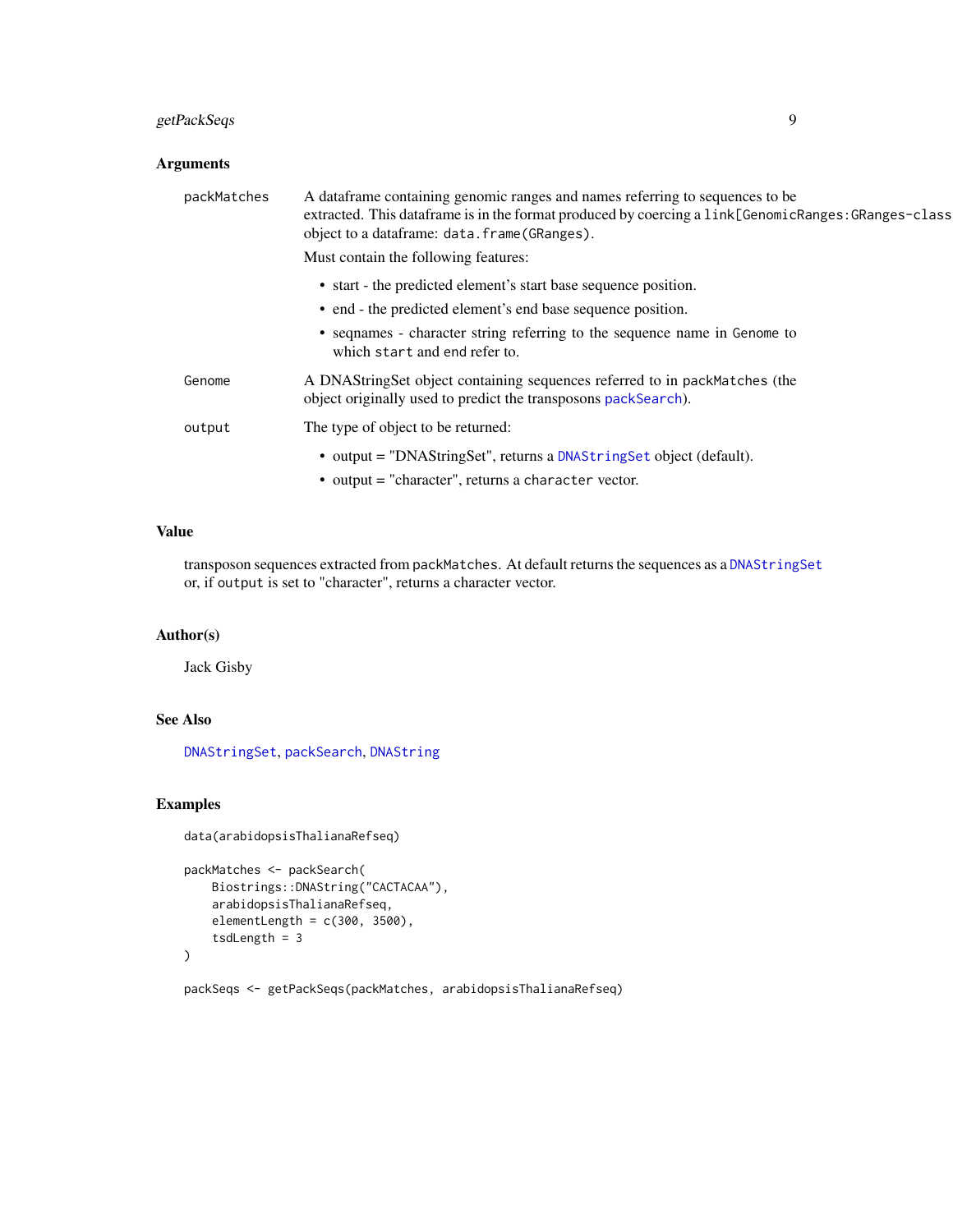<span id="page-9-1"></span><span id="page-9-0"></span>

# Description

Retrieves a dataframe of potential Pack-TYPE elements, previously saved using [packSearch](#page-25-1) followed by [packsToCsv](#page-27-1).

#### Usage

```
getPacksFromCsv(file)
```
# Arguments

file File path to predicted transposons in CSV format.

# Value

Dataframe in the format used by [packSearch](#page-25-1).

#### Author(s)

Jack Gisby

#### See Also

[packsToCsv](#page-27-1), [read.table](#page-0-0), [packSearch](#page-25-1)

# Examples

data(packMatches)

```
packMatches <- getPacksFromCsv(
    system.file("extdata", "packMatches.csv", package = "packFinder")
\mathcal{L}
```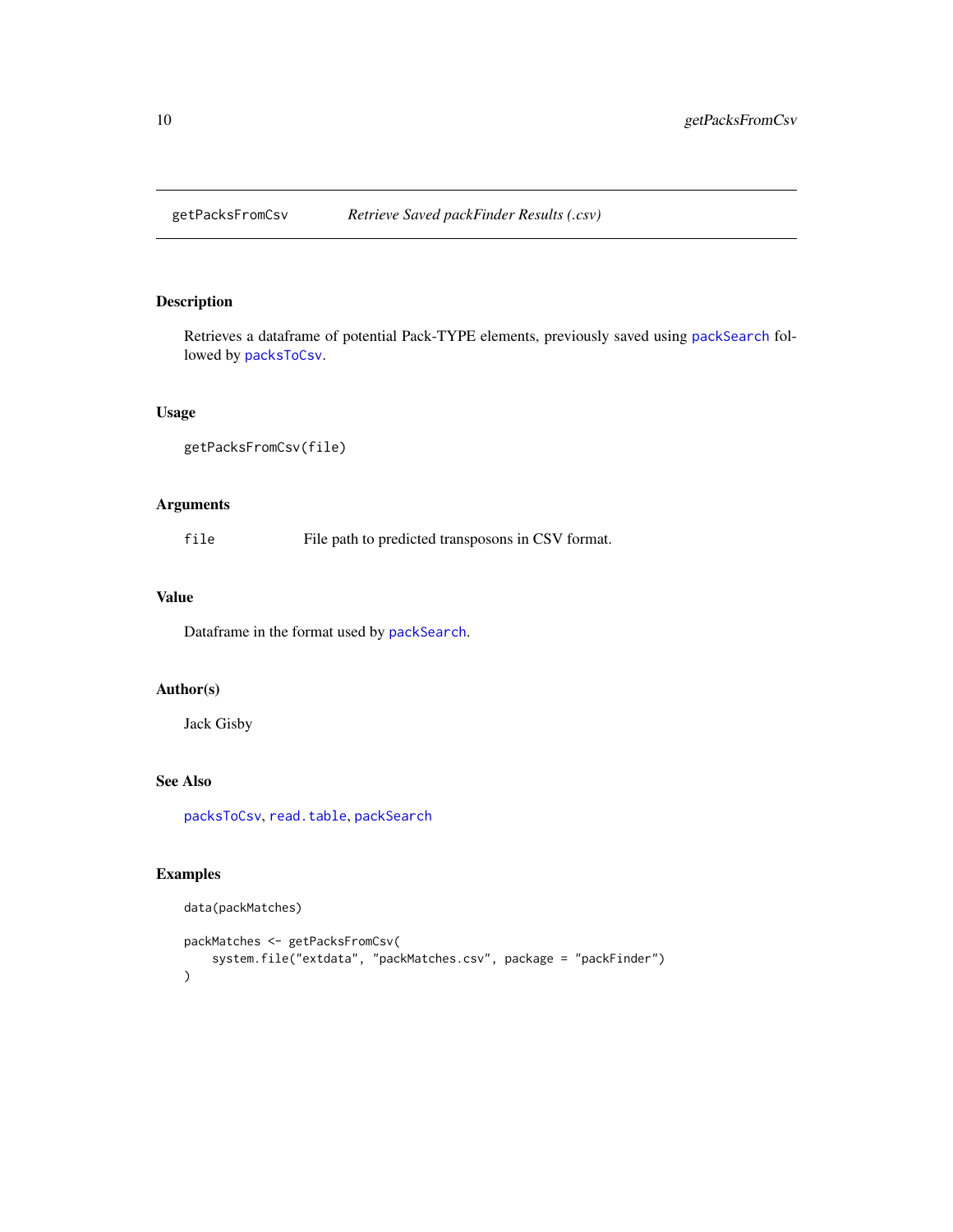<span id="page-10-1"></span><span id="page-10-0"></span>getPacksFromFasta *Retrieve Saved packFinder Results (.fasta)*

# Description

Retrieves a dataframe of potential Pack-TYPE elements, previously saved using [packSearch](#page-25-1) followed by [packsToFasta](#page-28-1). Parses the .fasta file and title field containing:

- seqnames name of origin sequence
- start transposon base start position on origin sequence
- end transposon base end position on origin sequence
- width width of transposon
- strand direction of transposon ("+", "-" or "\*")
- TSD terminal site duplication (TSD) sequence

# Usage

```
getPacksFromFasta(file)
```
# Arguments

file Path to predicted transposons in FASTA format.

#### Value

Dataframe in the format used by [packSearch](#page-25-1).

#### Author(s)

Jack Gisby

# See Also

[packsToFasta](#page-28-1), [packSearch](#page-25-1)

#### Examples

```
data(arabidopsisThalianaRefseq)
data(packMatches)
packMatches <- getPacksFromFasta(
    system.file("extdata", "packMatches.fasta", package = "packFinder")
\mathcal{L}
```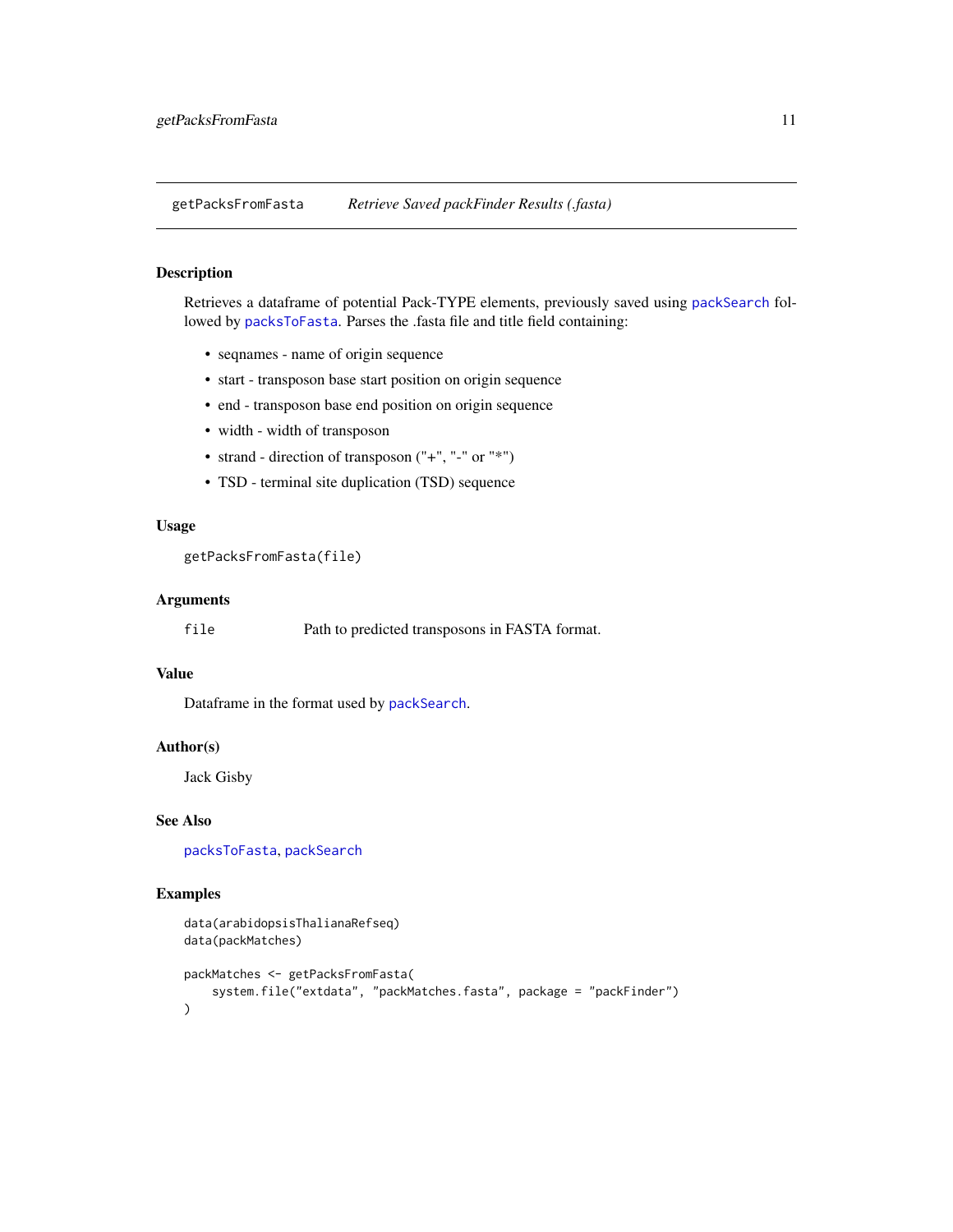<span id="page-11-1"></span><span id="page-11-0"></span>getPacksFromGRanges *Retrieve packFinder Results from GRanges Object*

# Description

A link[GenomicRanges:GRanges-class]{GRanges} object, potentially generated using [packSearch](#page-25-1) and [packsToGRanges](#page-29-1), can be converted to a dataframe. If a GRanges object is supplied without TSD information, this can be calculated and appended to the final dataframe.

# Usage

```
getPacksFromGRanges(packGRanges, Genome = NULL, tsdLength = NULL)
```
#### Arguments

| packGRanges | link[GenomicRanges:GRanges-class]{GRanges} object to be coerced. |
|-------------|------------------------------------------------------------------|
| Genome      | (optional) Sequences referred to by packGRanges.                 |
| tsdLength   | (optional) Length of TSD sequences.                              |

# Value

Dataframe in the format used by [packSearch](#page-25-1). If Genome and tsdLength are supplied, then TSD sequences are retrieved and returned as part of the dataframe.

#### Author(s)

Jack Gisby

#### See Also

[packsToGRanges](#page-29-1), link[GenomicRanges:GRanges-class]{GRanges}, [packSearch](#page-25-1)

# Examples

data(packMatches)

```
GRangesObject <- packsToGRanges(packMatches)
packMatches <- getPacksFromGRanges(GRangesObject)
```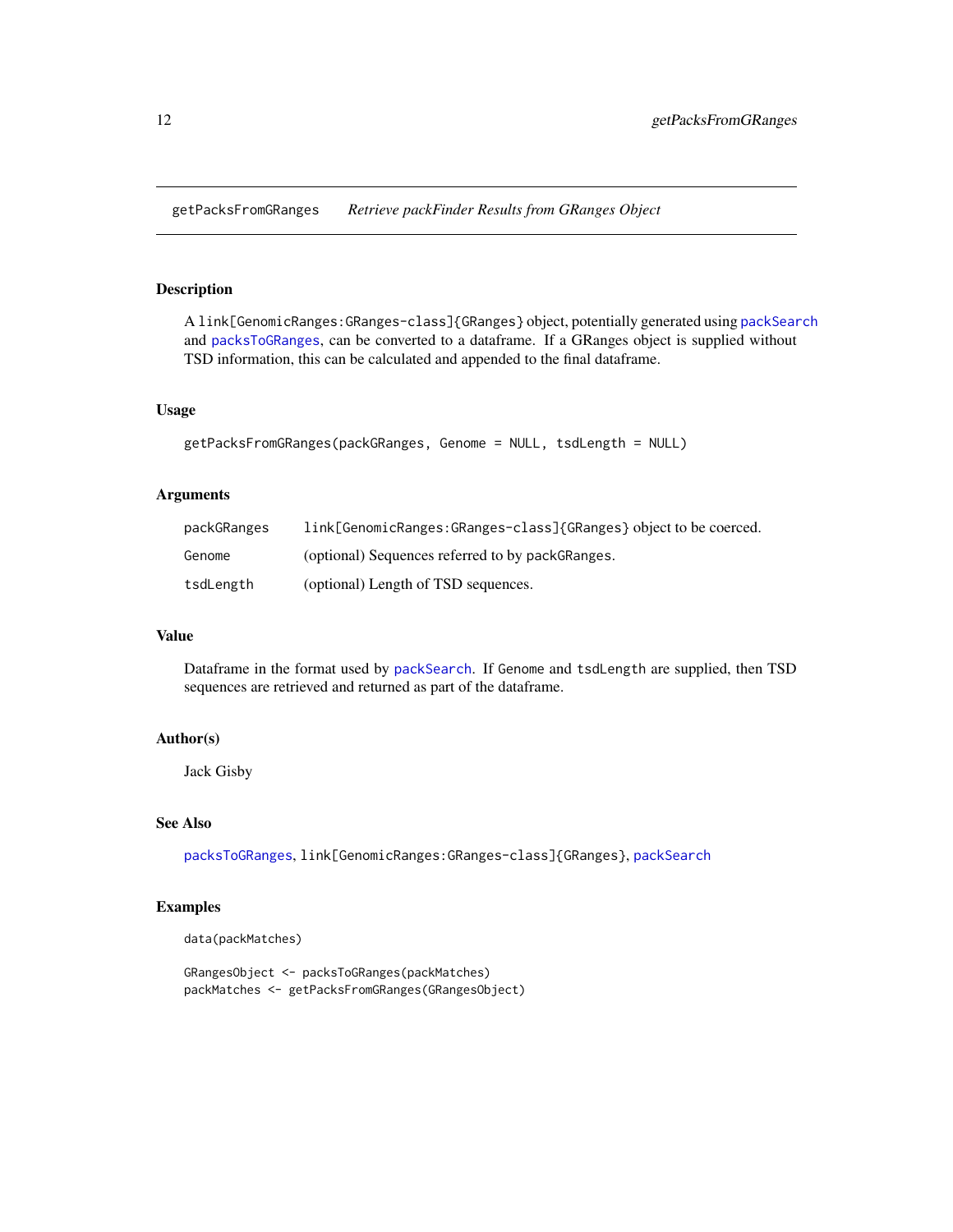<span id="page-12-1"></span><span id="page-12-0"></span>

#### Description

Gets the flanking TSD sequences of TIRs or predicted Pack-TYPE transposable elements. A dataframe of these elements can be in tirMatches.

# Usage

```
getTsds(tirMatches, Genome, tsdLength, strand = "+", output = "character")
```
# Arguments

| tirMatches | A dataframe containing genomic ranges and names referring to TIR sequences<br>or predicted Pack-TYPE transposable elements. Should be in the format used<br>by packSearch.                                                                                                         |
|------------|------------------------------------------------------------------------------------------------------------------------------------------------------------------------------------------------------------------------------------------------------------------------------------|
| Genome     | A DNAString Set object containing sequences referred to in tirMatches.                                                                                                                                                                                                             |
| tsdLength  | The length of the TSD region to be retrieved (integer).                                                                                                                                                                                                                            |
| strand     | The strand of the TIR; "+" for forward, "-" for reverse. If the TSD sequences<br>of transposable elements are being predicted, then this parameter can be left as<br>default $("+")$ ; if the TSD sequences of TIRs are being found then the strand<br>direction must be supplied. |
| output     | The type of object to be returned:                                                                                                                                                                                                                                                 |
|            | • output = "DNAStringSet", returns a DNAStringSet object.<br>$\bullet$ output = "character", returns a character vector (default).                                                                                                                                                 |

# Details

Called by [packSearch](#page-25-1). It is recommended to use the general pipeline function [packSearch](#page-25-1) for identification of potential pack elements, which returns TSD sequences as a feature of results, however each stage may be called individually.

# Value

Flanking TSD sequences as a vector of characters, or if output is specified as "DNAStringSet", TSD sequences will be returned as a [DNAStringSet](#page-0-0) object.

# Author(s)

Jack Gisby

# See Also

[DNAStringSet](#page-0-0), [packSearch](#page-25-1), tirMatches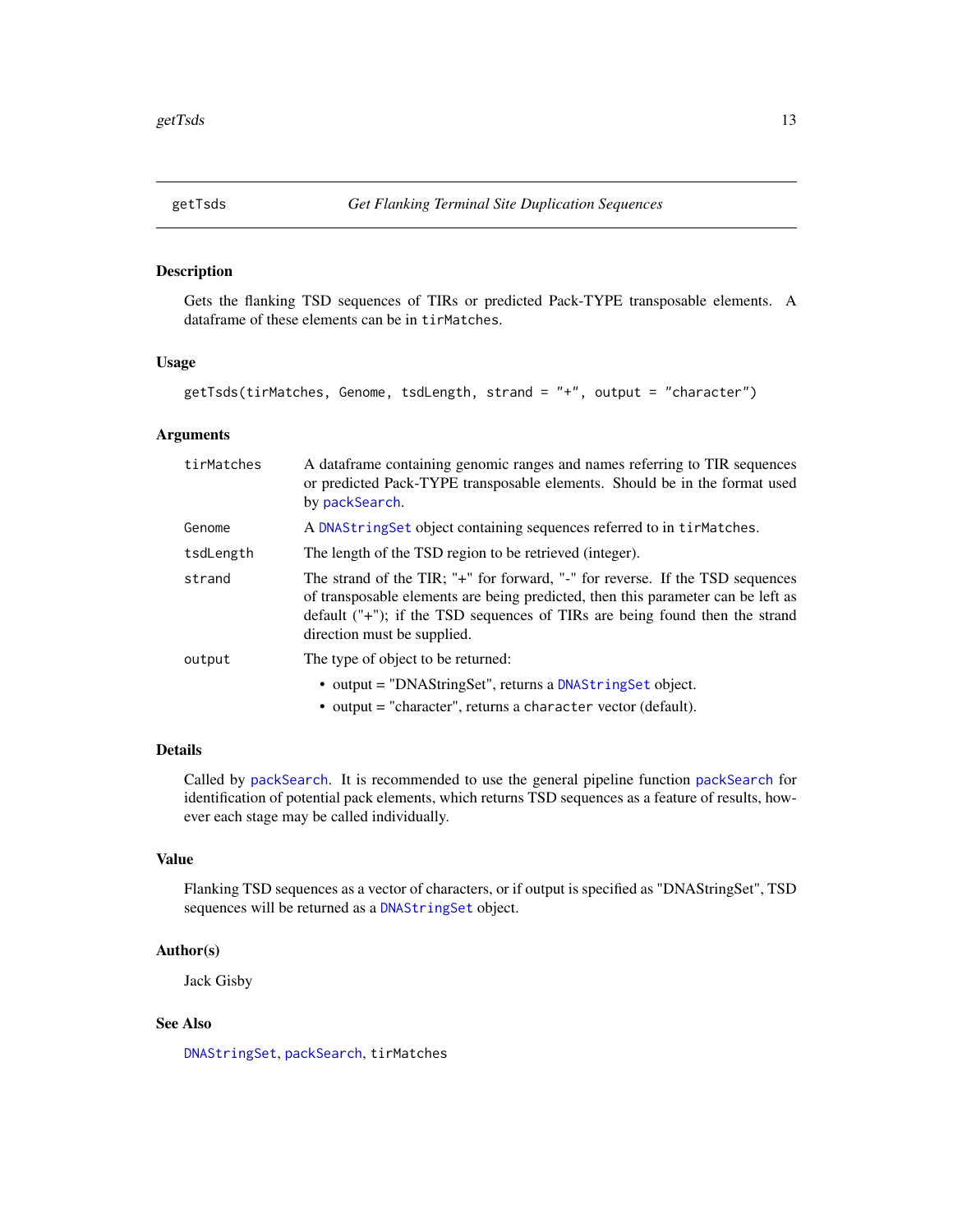#### Examples

```
data(arabidopsisThalianaRefseq)
data(packMatches)
```

```
tsdSeqs <- getTsds(packMatches, arabidopsisThalianaRefseq, 3)
```
<span id="page-13-1"></span>identifyPotentialPackElements

*Pack Element Filtering*

#### Description

Primary filtering stage for the packSearch algorithm. Identifies potential Pack-TYPE transposable elements based on proximity of matching inverted repeats and equality of TSD sequences.

#### Usage

```
identifyPotentialPackElements(
  forwardMatches,
  reverseMatches,
 Genome,
  elementLength,
  tsdMismatch = 0)
```
# Arguments

|               | forwardMatches A dataframe containing genomic ranges and names referring to forwards-facing<br>TIR sequences and their respective TSD sequences.                                  |
|---------------|-----------------------------------------------------------------------------------------------------------------------------------------------------------------------------------|
|               | reverseMatches A dataframe containing genomic ranges and names referring to reverse-facing<br>TIR sequences and their respective TSD sequences.                                   |
| Genome        | A DNAStringSet object containing the matches referred to in forwardMatches<br>and reverseMatches                                                                                  |
| elementLength | A vector of two integers containing the minimum and maximum transposable<br>element length.                                                                                       |
| tsdMismatch   | An integer referring to the allowable mismatch (substitutions or indels) between<br>a transposon's TSD sequences. matchPattern from Biostrings is used for pat-<br>tern matching. |

# Details

Used by [packSearch](#page-25-1) as a primariy filtering stage. Identifies matches likely to be transposons based on their TIR region, from [identifyTirMatches](#page-14-1), and their TSD region, from [getTsds](#page-12-1). It is recommended to use the general pipeline function [packSearch](#page-25-1) for identification of potential pack elements, however each stage may be called individually. Note that only exact TSD matches are considered, so supplying long sequences for TSD elements may lead to false-negative results.

<span id="page-13-0"></span>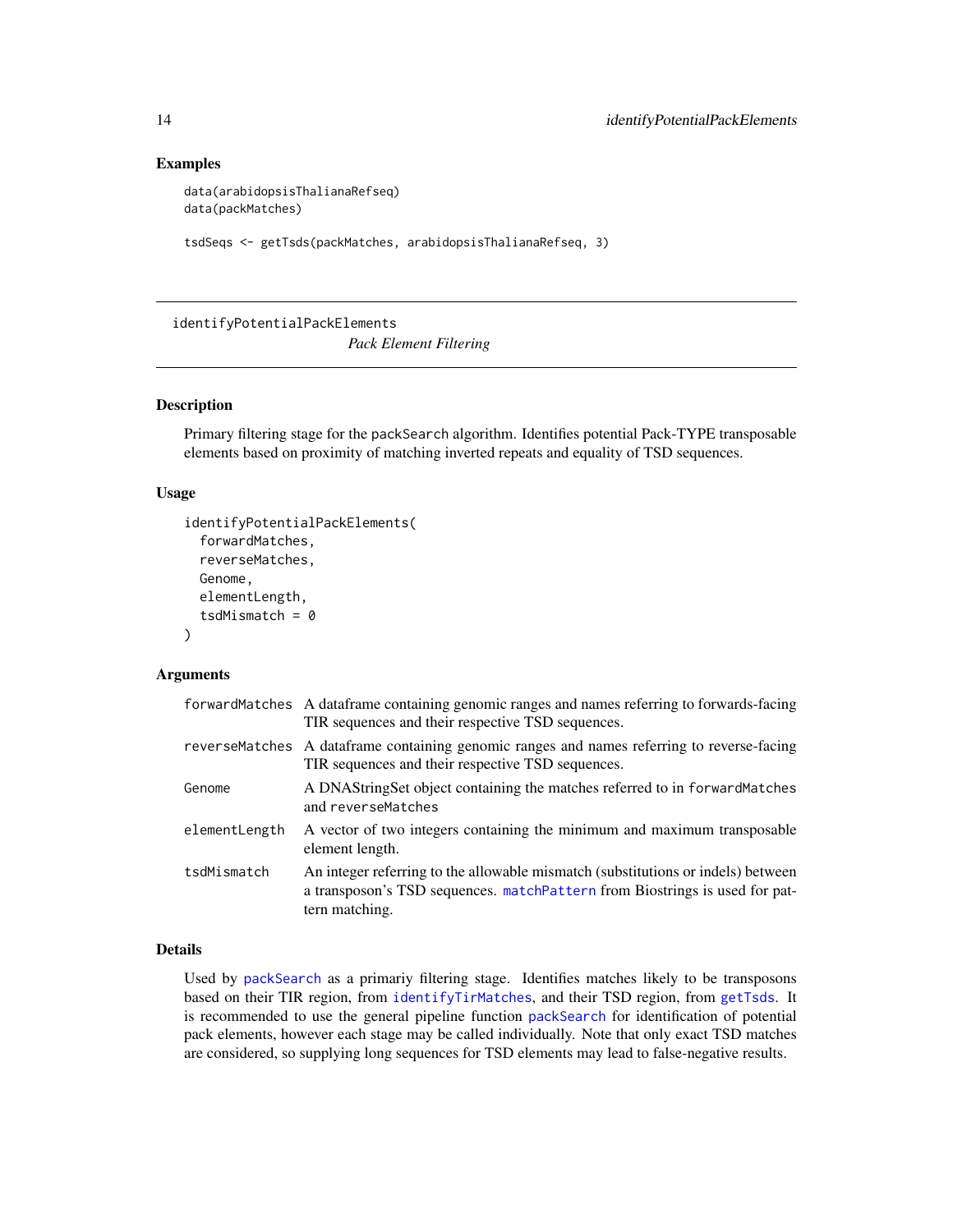# <span id="page-14-0"></span>identifyTirMatches 15

# Value

A dataframe, packMatches, containing the locations of potential Pack-TYPE transposable elements in Genome.

# Author(s)

Jack Gisby

# See Also

packSearch

# Examples

```
data(arabidopsisThalianaRefseq)
forwardMatches <- identifyTirMatches(
    Biostrings::DNAString("CACTACAA"),
    arabidopsisThalianaRefseq,
    tsdLength = 3,
    strand = "+"
)
reverseMatches <- identifyTirMatches(
    Biostrings::reverseComplement(Biostrings::DNAString("CACTACAA")),
    arabidopsisThalianaRefseq,
    tsdLength = 3,
    strand = "-")
packMatches <- identifyPotentialPackElements(
    forwardMatches,
    reverseMatches,
    arabidopsisThalianaRefseq,
    c(300, 3500)
)
```
<span id="page-14-1"></span>identifyTirMatches *Identify Terminal Inverted Repeat Matches*

# Description

Searches a [DNAStringSet](#page-0-0) for potential TIRs based on sequence similarity.

### Usage

```
identifyTirMatches(tirSeq, Genome, mismatch = 0, strand = "*", tsdLength)
```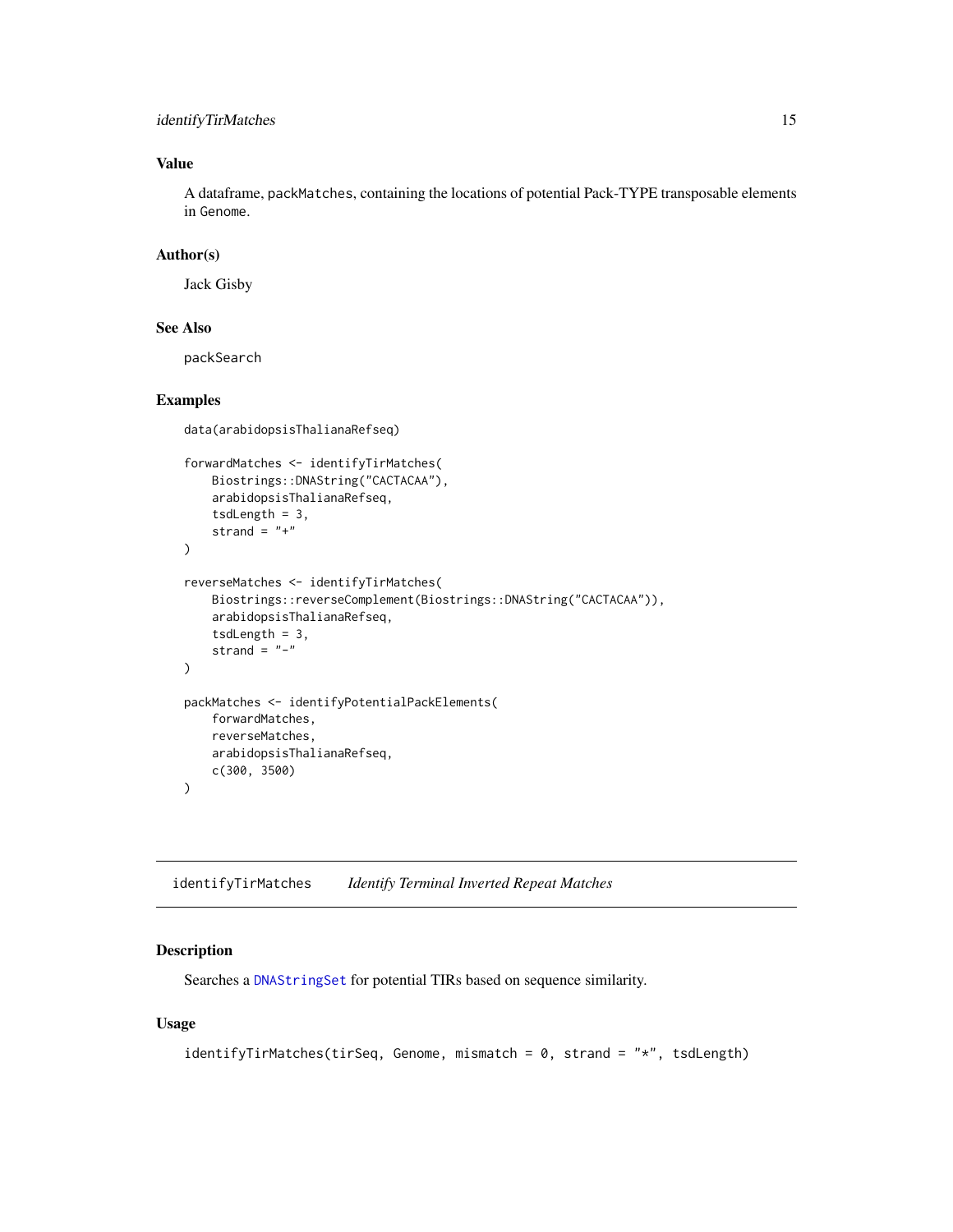# <span id="page-15-0"></span>Arguments

| tirSeq    | A DNAString object to be searched for.                                                                                                                                                                             |
|-----------|--------------------------------------------------------------------------------------------------------------------------------------------------------------------------------------------------------------------|
| Genome    | A DNAString Set object containing the DNAString objects to be searched.                                                                                                                                            |
| mismatch  | The allowable mismatch between tirSeq and a given slice of Genome. Includes<br>indels.                                                                                                                             |
| strand    | The directionality of the search string $("+" or "-")$ . Note that this does affect the<br>search for tirSeqs, if you wish to search the reverse strand you should use the<br>reverse complement of your sequence. |
| tsdLength | Integer referring to the length of the flanking TSD region.                                                                                                                                                        |

# Details

Called by [packSearch](#page-25-1). Used by [packSearch](#page-25-1) as an initial filtering stage. [matchPattern](#page-0-0) from Biostrings is used for pattern matching. It is recommended to use the general pipeline function [packSearch](#page-25-1) for identification of potential pack elements, however each stage may be called individually.

#### Value

A dataframe, tirMatches, containing identified matches. The dataframe is in the format generated by [packSearch](#page-25-1).

# Author(s)

Jack Gisby

# See Also

[DNAStringSet](#page-0-0), [packSearch](#page-25-1), [matchPattern](#page-0-0), [DNAString](#page-0-0)

#### Examples

data(arabidopsisThalianaRefseq)

```
forwardMatches <- identifyTirMatches(
    Biostrings::DNAString("CACTACAA"),
    arabidopsisThalianaRefseq,
    tsdLength = 3,
    strand = "+"
\mathcal{L}
```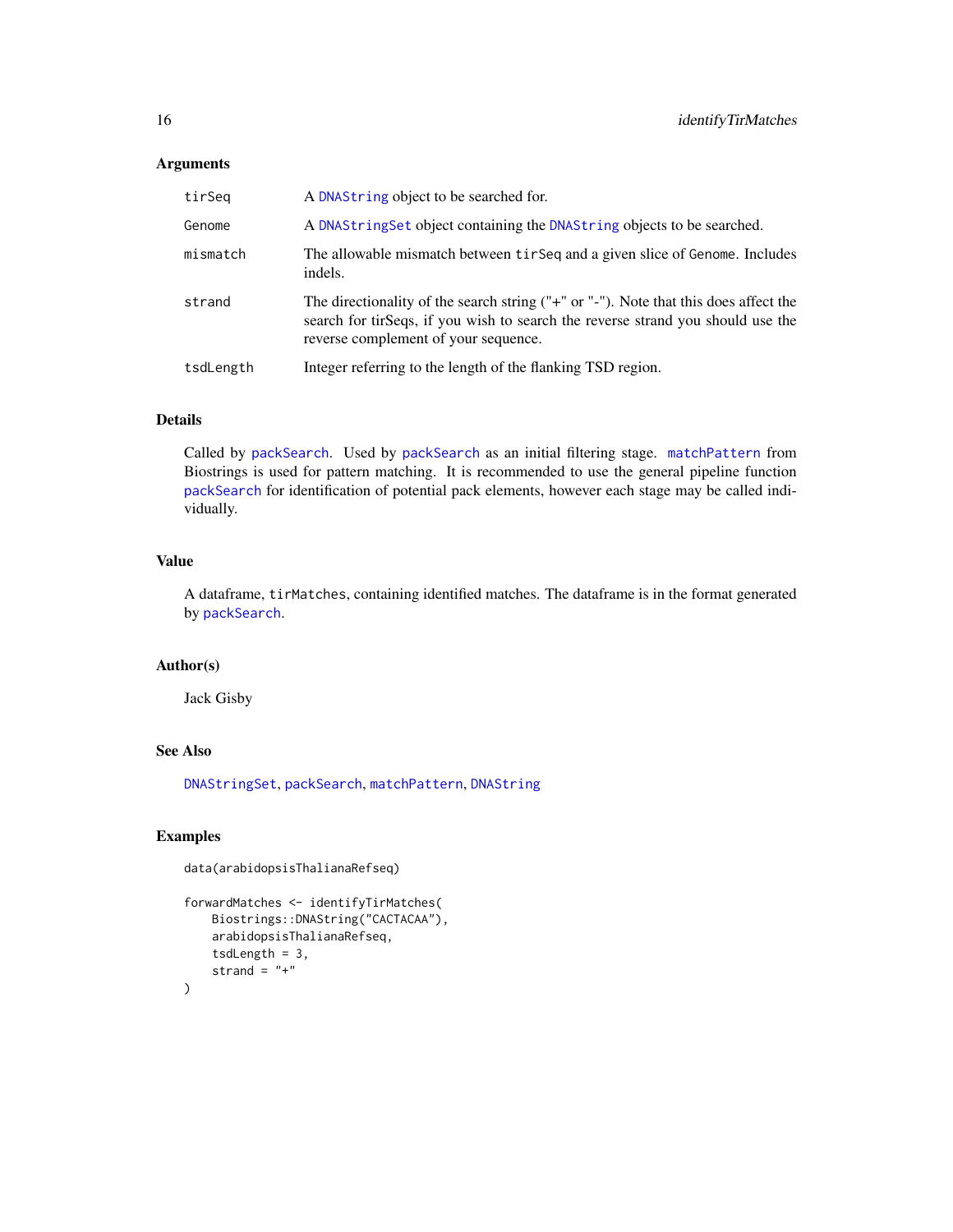<span id="page-16-0"></span>

# Description

Generates a BLAST database to be queried. Required for identifying sequences using the BLAST+ software.

# Usage

```
makeBlastDb(fastaFile, dbPath, blastPath, dbType = "nucl")
```
# Arguments

| fastaFile | FASTA file containing sequences to generate a BLAST database from.                                                                 |
|-----------|------------------------------------------------------------------------------------------------------------------------------------|
| dbPath    | Path to save the BLAST database to.                                                                                                |
| blastPath | Path/name of BLAST program to use. Name of the application for Linux/MacOS,<br>absolute path for the executable for windows users. |
| dbType    | Type of BLAST database to create, e.g. "nucl" for a nucleotide database.                                                           |

# Value

No return value; generates a blast database in the chosen directory.

# Author(s)

Jack Gisby

# References

For further information, see the NCBI BLAST+ application documentation and help pages (https://www.ncbi.nlm.nih.gov/pul

# See Also

[packSearch](#page-25-1)

# Examples

```
## Not run:
makeBlastDb("genes.fasta", "blastdb.db", "C:/blast.exe")
```
## End(Not run)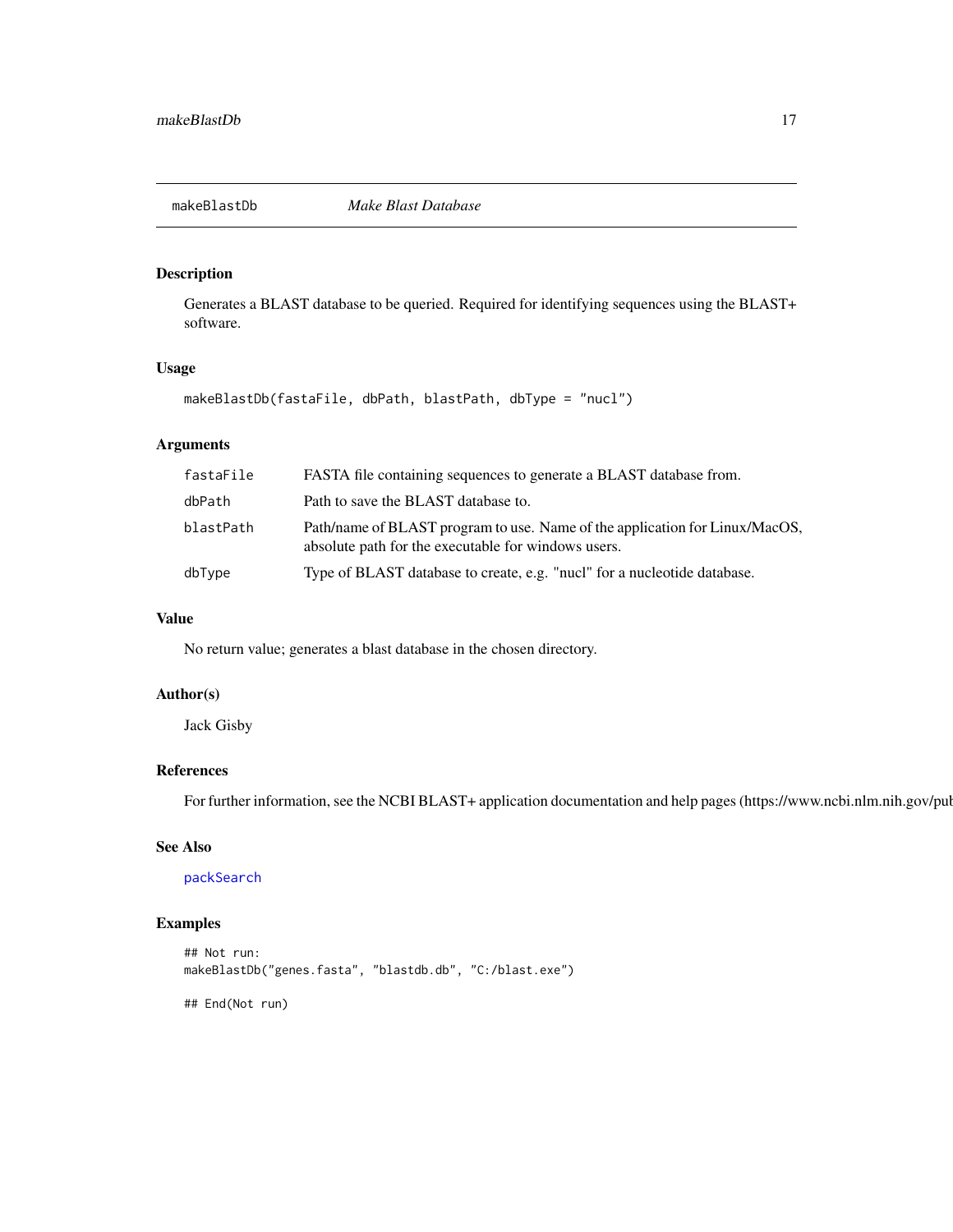<span id="page-17-1"></span><span id="page-17-0"></span>

# Description

A global pairwise alignment of pack-TYPE elements by sequence similarity. mIt may be useful to run [packClust](#page-21-1) to identify groups of similar transposable elements, before generating alignments of each group.

# Usage

```
packAlign(
 packMatches,
 Genome,
  identity = 0,
  threads = 1,
  identityDefinition = 2,
 maxWildcards = 0.05,
  saveFolder,
  vSearchPath = "vsearch"
)
```
# Arguments

| packMatches        | A dataframe of potential Pack-TYPE transposable elements, in the format given<br>by packSearch. This dataframe is in the format produced by coercing a link[GenomicRanges: GRanges-<br>object to a dataframe: data.frame(GRanges). Will be saved as a FASTA file<br>for VSEARCH. |
|--------------------|----------------------------------------------------------------------------------------------------------------------------------------------------------------------------------------------------------------------------------------------------------------------------------|
| Genome             | A DNAStringSet object containing sequences referred to in packMatches (the<br>object originally used to predict the transposons packSearch).                                                                                                                                     |
| identity           | The sequence identity of two transposable elements in packMatches required to<br>be grouped into a cluster.                                                                                                                                                                      |
| threads            | The number of threads to be used by VSEARCH.                                                                                                                                                                                                                                     |
| identityDefinition | The pairwise identity definition used by VSEARCH. Defaults to 2, the standard<br><b>VSEARCH</b> definition.                                                                                                                                                                      |
| maxWildcards       | The maximal allowable proportion of wildcards in the sequence of each match<br>(defaults to $0.05$ ).                                                                                                                                                                            |
| saveFolder         | The folder to save saveFolder files (uc, blastbout, FASTA)                                                                                                                                                                                                                       |
| vSearchPath        | When the package is run on windows systems, the location of the VSEARCH<br>executable file must be given; this should be left as default on Linux/MacOS<br>systems.                                                                                                              |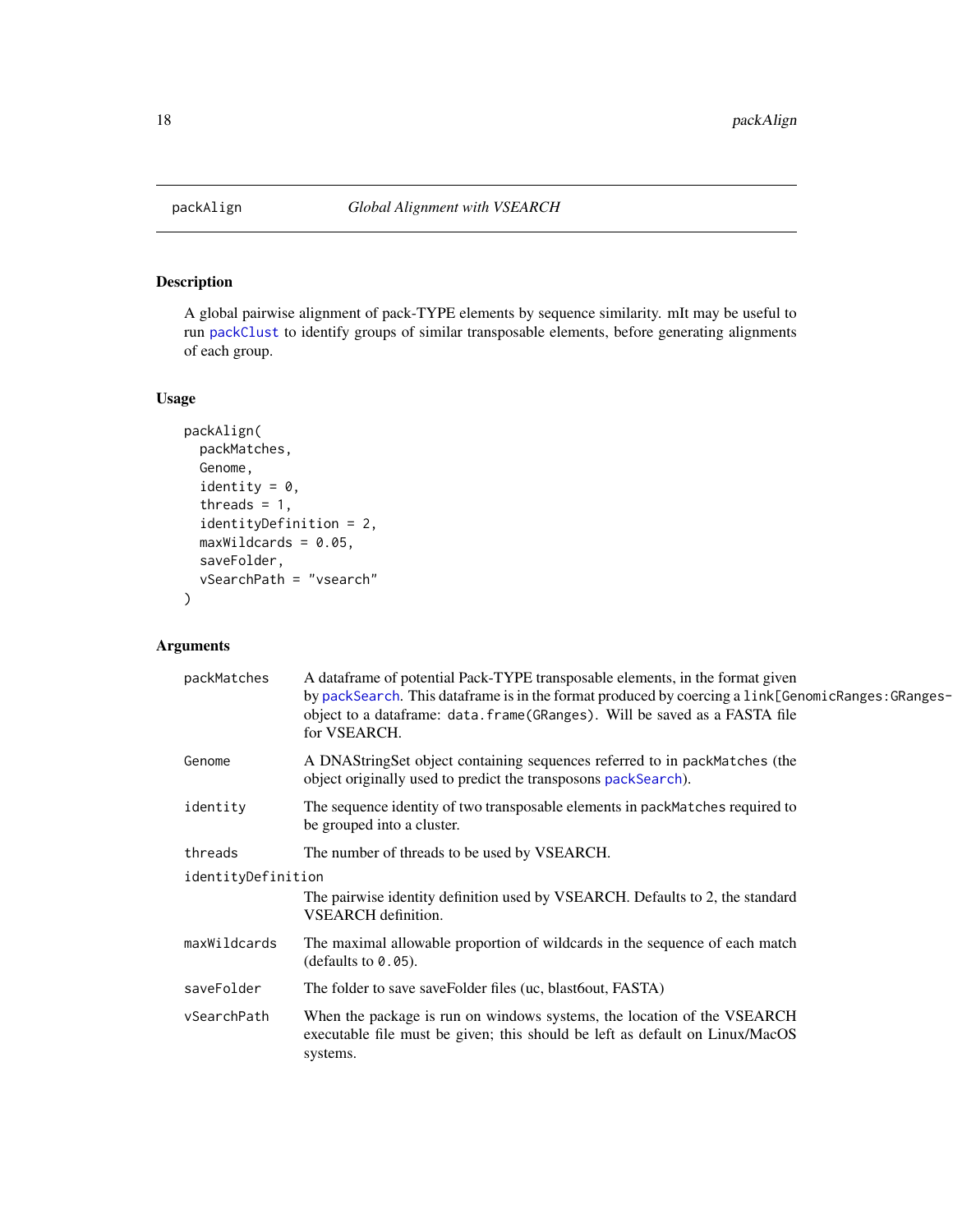#### <span id="page-18-0"></span>packBlast 19

# Value

Saves alignment information, including a uc, blast6out and a pairwise alignment fasta file, to the specified location. Returns the uc summary file generated by the alignment.

#### Note

In order to align sequences using VSEARCH, the executable file must first be installed.

# Author(s)

Jack Gisby

#### References

VSEARCH may be downloaded from <https://github.com/torognes/vsearch>, along with a manual documenting the program's parameters. See [https://www.ncbi.nlm.nih.gov/pubmed/](https://www.ncbi.nlm.nih.gov/pubmed/27781170) [27781170](https://www.ncbi.nlm.nih.gov/pubmed/27781170) for further information.

# See Also

[tirClust](#page-34-1), [packClust](#page-21-1), [readBlast](#page-30-1), [readUc](#page-32-1), [filterWildcards](#page-6-1), [packSearch](#page-25-1)

#### Examples

```
data(arabidopsisThalianaRefseq)
data(packMatches)
# packAlign run on a Linux/MacOS system
## Not run:
   packAlign(packMatches, Genome)
## End(Not run)
# packAlign run on a Windows system
## Not run:
   packAlign(packMatches, Genome,
            vSearchPath = "path/to/vsearch/vsearch.exe")
```
## End(Not run)

<span id="page-18-1"></span>packBlast *Pipeline for BLAST/Classification of PackTYPE Elements*

#### Description

Run BLAST against user-specified databases of non-transposon and transposon-relates proteins. Can be used to classify transposons based on their internal sequences.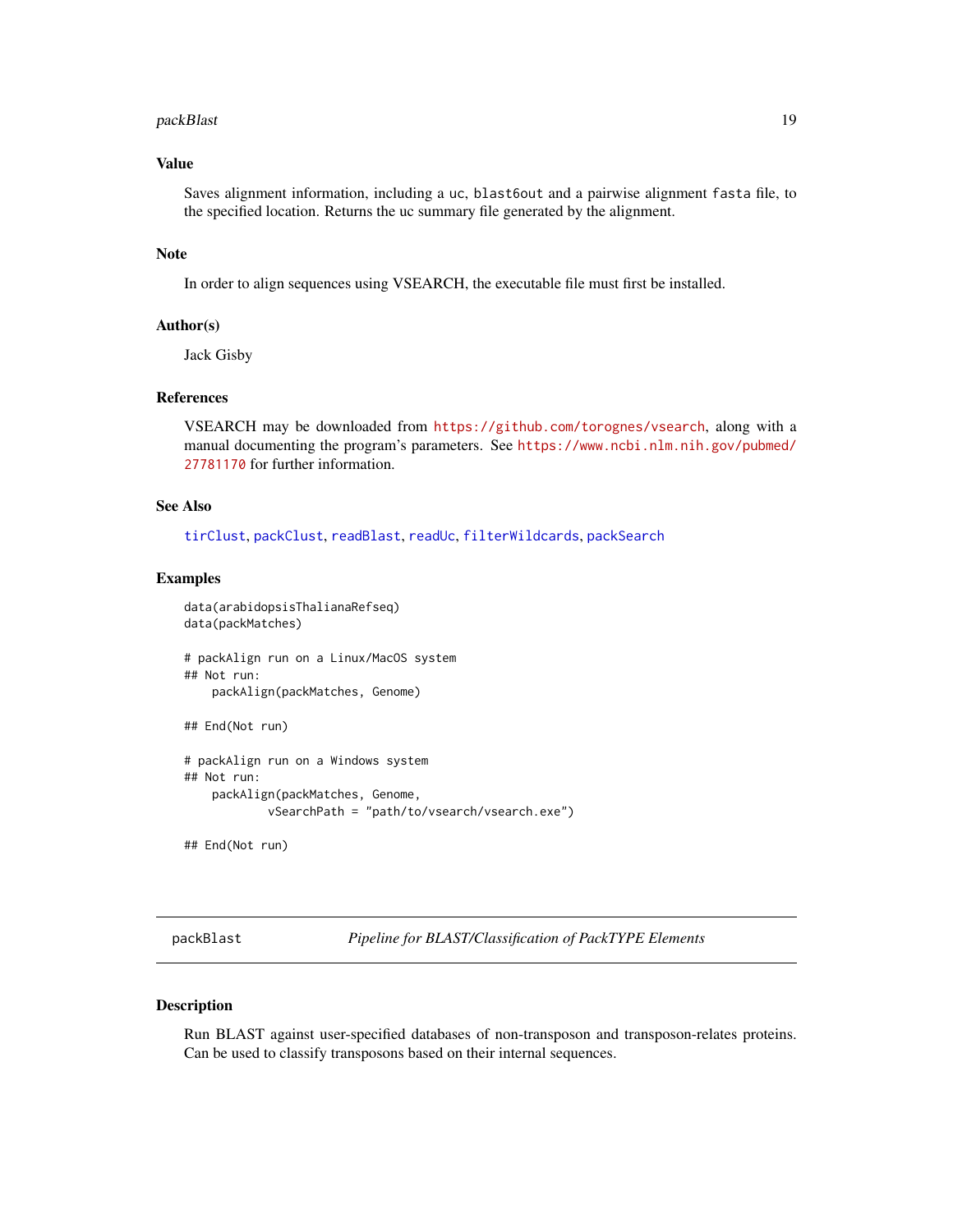20 **packBlast** 

# Usage

```
packBlast(
 packMatches,
 Genome,
 blastPath,
 protDb,
 autoDb,
 minE = 0.001,blastTask = "blastn-short",
 maxHits = 100,
 threads = 1,
 saveFolder = NULL,
 tirCutoff = 100,
 autoCutoff = 1e-05,
  autoLength = 150,
 autoIdentity = 70,
 autoScope = NULL,
 protCutoff = 1e-05,
 protLength = 250,
 protIdentity = 70,
 protScope = 0.3
```

```
\mathcal{L}
```
# Arguments

| packMatches | A dataframe of potential Pack-TYPE transposable elements, in the format given<br>by packSearch. This dataframe is in the format produced by coercing a link[GenomicRanges: GRanges-<br>object to a dataframe: data.frame(GRanges). Will be saved as a FASTA file<br>for VSEARCH. |
|-------------|----------------------------------------------------------------------------------------------------------------------------------------------------------------------------------------------------------------------------------------------------------------------------------|
| Genome      | A DNAStringSet object containing sequences referred to in packMatches (the<br>object originally used to predict the transposons packSearch).                                                                                                                                     |
| blastPath   | Path to the BLAST+ executable, or name of the BLAST+ application for Linux/MacOS<br>users.                                                                                                                                                                                       |
| protDb      | For assigning Pack-TYPE elements. Path to the blast database containing nu-<br>cleotide or protein sequences to be matched against internal transposon sequences.<br>Can be generated using BLAST+, or with link{makeBlastDb}.                                                   |
| autoDb      | For assigning autonomous elements. Path to the blast database containing nu-<br>cleotide or protein sequences to be matched against internal transposon sequences.<br>Can be generated using BLAST+, or with link{makeBlastDb}.                                                  |
| minE        | Blast results with e values greater than the specified cutoff will be ignored. This<br>will be passed to BLASTN and applied to both transposon and non-transposon<br>matches.                                                                                                    |
| blastTask   | Type of BLAST+ task, defaults to "blastn-short".                                                                                                                                                                                                                                 |
| maxHits     | Maximum hits returned by BLAST+ per query.                                                                                                                                                                                                                                       |
| threads     | Allowable number of threads to be utilised by BLAST+.                                                                                                                                                                                                                            |
| saveFolder  | Directory to save BLAST+ results in; defaults to the working directory.                                                                                                                                                                                                          |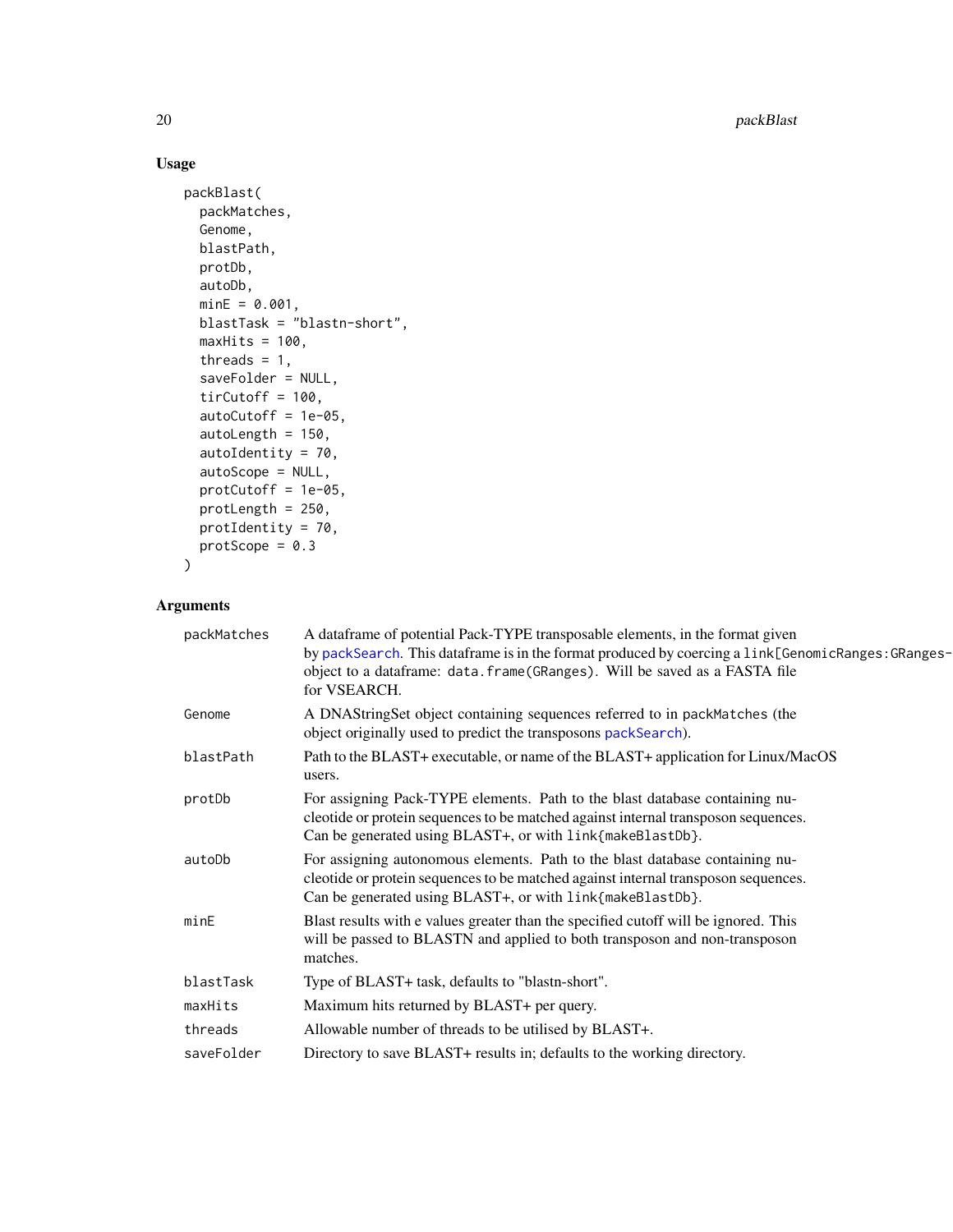#### <span id="page-20-0"></span>packBlast 21

| tirCutoff    | How many bases to ignore at the terminal ends of the transposons to prevent hits<br>to TIR sequences.                                                                                                                                                                               |
|--------------|-------------------------------------------------------------------------------------------------------------------------------------------------------------------------------------------------------------------------------------------------------------------------------------|
| autoCutoff   | Blast results for transposon-related elements will be filtered to ignore those with<br>e values above the specified cutoff.                                                                                                                                                         |
| autoLength   | Blast results for transposon-related elements containing hits with alignment lengths<br>lower than this value will be ignored                                                                                                                                                       |
| autoIdentity | Blast results for transposon-related elements containing hits with sequence iden-<br>tities lower than this value will be ignored                                                                                                                                                   |
| autoScope    | If specified, transposon-related blast results below the specified value will be<br>ignored. Note that the dataframe of transposon matches must also be supplied<br>to calculate scope. Scope is the proportion of the transposon's internal sequence<br>occupied by the BLAST hit. |
| protCutoff   | Blast results for genic/other matches will be filtered to ignore those with e values<br>above the specified cutoff.                                                                                                                                                                 |
| protLength   | Blast results for genic/other matches containing hits with alignment lengths<br>lower than this value will be ignored                                                                                                                                                               |
| protIdentity | Blast results for genic/other matches containing hits with sequence identities<br>lower than this value will be ignored                                                                                                                                                             |
| protScope    | If specified, genic/other blast matches below the specified value will be ignored.<br>Note that the dataframe of transposon matches must also be supplied to calculate<br>scope. Scope is the proportion of the transposon's internal sequence occupied<br>by the BLAST hit.        |

#### Value

Returns the original packMatches dataframe, with the addition of a "classification" column containing one of the following values:

- auto elements that match known transposases or transposon-related proteins are classified as autonomous elements
- pack elements that match other proteins or genic sequences may be classified as Pack-TYPE elements
- other elements that generate no significant hits

#### Author(s)

Jack Gisby

# References

For further information, see the NCBI BLAST+ application documentation and help pages (https://www.ncbi.nlm.nih.gov/pul

#### See Also

[blastAnalysis](#page-2-1), [packSearch](#page-25-1), [readBlast](#page-30-1), [blastAnnotate](#page-4-1)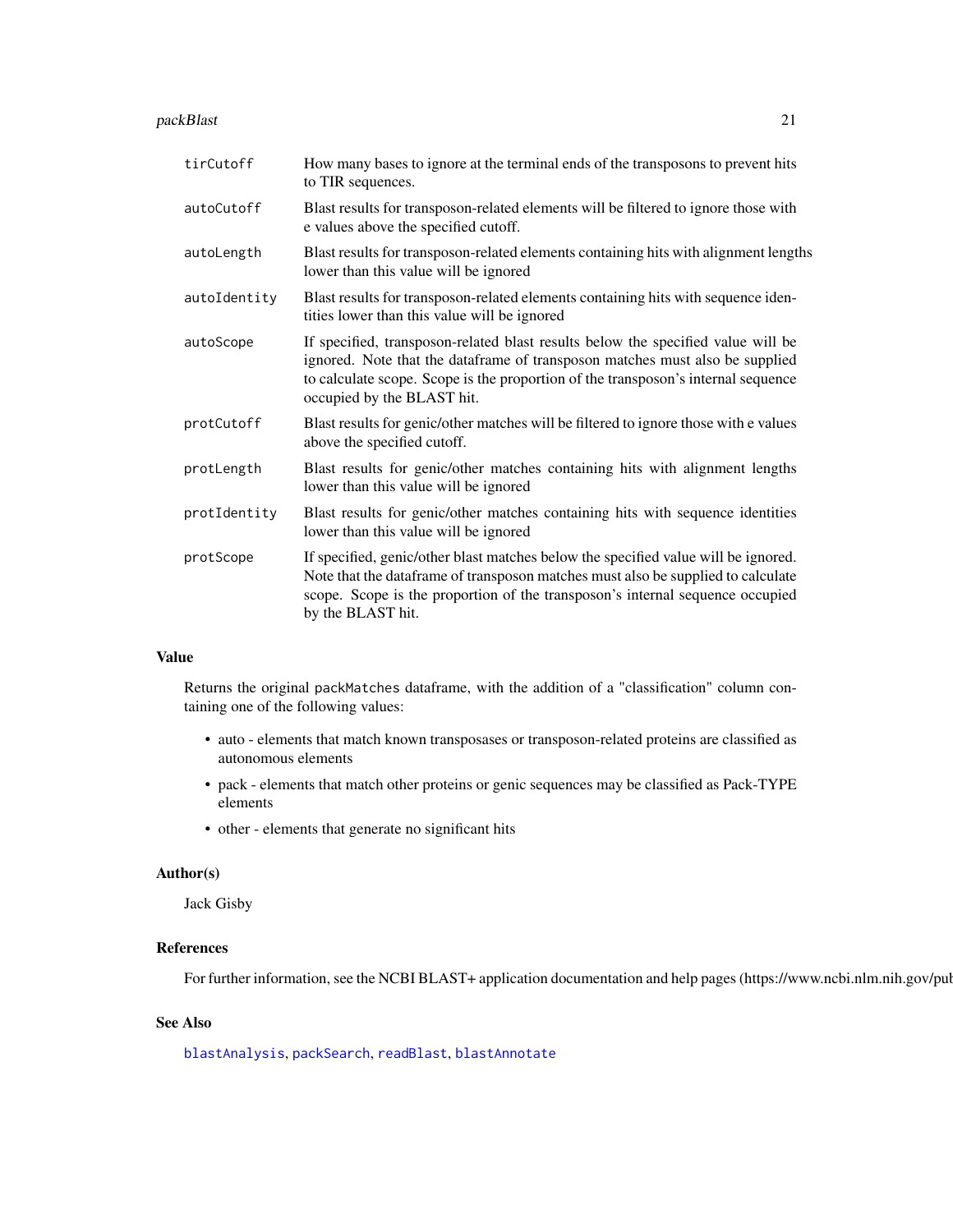# Examples

```
## Not run:
packMatches <- data(packMatches)
Genome <- data(arabidopsisThalianaRefseq)
packBlast(packMatches, Genome,
   protDb = "C:/data/TAIR10_CDS",
   autoDb = "C:/data/TAIR10_transposons",
   blastPath = "C:/blast/bin/blastn.exe")
## End(Not run)
```
<span id="page-21-1"></span>packClust *Cluster Transposons with VSEARCH*

# Description

Cluster potential pack-TYPE elements by sequence similarity. Resulting groups may be aligned with [packAlign](#page-17-1), or the clusters may be analysed with [tirClust](#page-34-1)

#### Usage

```
packClust(
 packMatches,
  Genome,
  identity = 0.6,
  threads = 1,
  identityDefinition = 2,
  maxWildcards = 0.05,
  strand = "both",
  saveFolder = NULL,
  vSearchPath = "vsearch"
)
```
# Arguments

| packMatches | A dataframe of potential Pack-TYPE transposable elements, in the format given<br>by packSearch. This dataframe is in the format produced by coercing a link[GenomicRanges: GRanges-<br>object to a dataframe: data.frame(GRanges). Will be saved as a FASTA file<br>for VSEARCH. |
|-------------|----------------------------------------------------------------------------------------------------------------------------------------------------------------------------------------------------------------------------------------------------------------------------------|
| Genome      | A DNAStringSet object containing sequences referred to in packMatches (the<br>object originally used to predict the transposons packSearch).                                                                                                                                     |
| identity    | The sequence identity of two transposable elements in packMatches required to<br>be grouped into a cluster.                                                                                                                                                                      |
| threads     | The number of threads to be used by VSEARCH.                                                                                                                                                                                                                                     |

<span id="page-21-0"></span>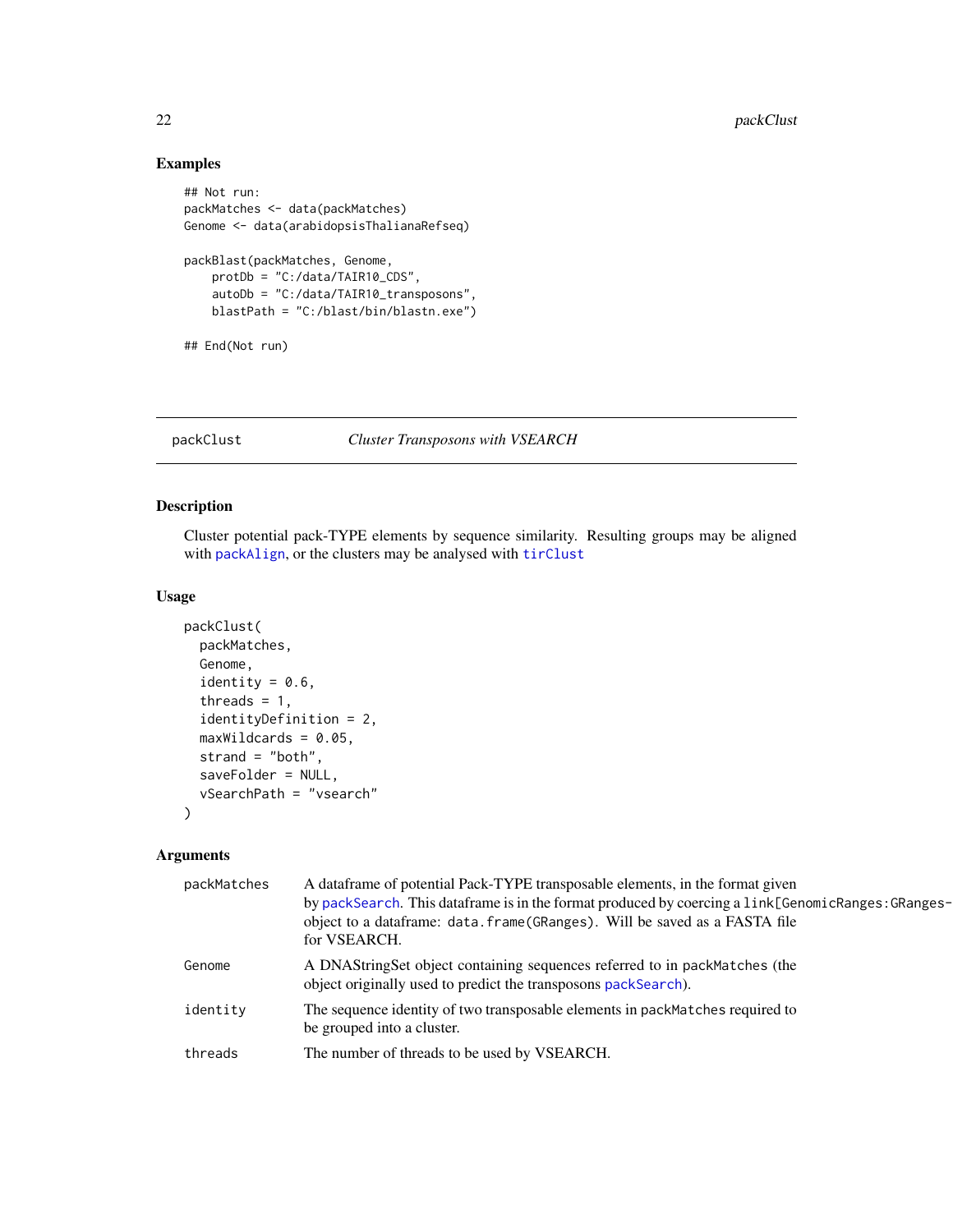#### <span id="page-22-0"></span>packClust 23

| identityDefinition |                                                                                                                                                                     |
|--------------------|---------------------------------------------------------------------------------------------------------------------------------------------------------------------|
|                    | The pairwise identity definition used by VSEARCH. Defaults to 2, the standard<br><b>VSEARCH</b> definition.                                                         |
| maxWildcards       | The maximal allowable proportion of wildcards in the sequence of each match<br>(defaults to $0.05$ ).                                                               |
| strand             | The strand direction $(+, -$ or $*)$ to be clustered.                                                                                                               |
| saveFolder         | The folder to save output files (uc, blastbout, FASTA)                                                                                                              |
| vSearchPath        | When the package is run on windows systems, the location of the VSEARCH<br>executable file must be given; this should be left as default on Linux/MacOS<br>systems. |

#### Value

Saves cluster information, including a uc and blast6out file, to the specified location. Returns the given packMatches dataframe with an additional column, cluster, containing cluster IDs.

#### Note

In order to cluster sequences using VSEARCH, the executable file must first be installed.

#### Author(s)

Jack Gisby

# References

VSEARCH may be downloaded from <https://github.com/torognes/vsearch>. See [https://](https://www.ncbi.nlm.nih.gov/pubmed/27781170) [www.ncbi.nlm.nih.gov/pubmed/27781170](https://www.ncbi.nlm.nih.gov/pubmed/27781170) for further information.

#### See Also

[tirClust](#page-34-1), [packAlign](#page-17-1), [readBlast](#page-30-1), [readUc](#page-32-1), [filterWildcards](#page-6-1), [packSearch](#page-25-1)

# Examples

```
data(arabidopsisThalianaRefseq)
data(packMatches)
```

```
# packClust run on a Linux/MacOS system
## Not run:
   packClust(packMatches, Genome)
```

```
## End(Not run)
```

```
# packClust run on a Windows system
## Not run:
   packClust(packMatches, Genome,
            vSearchPath = "path/to/vsearch/vsearch.exe")
```
## End(Not run)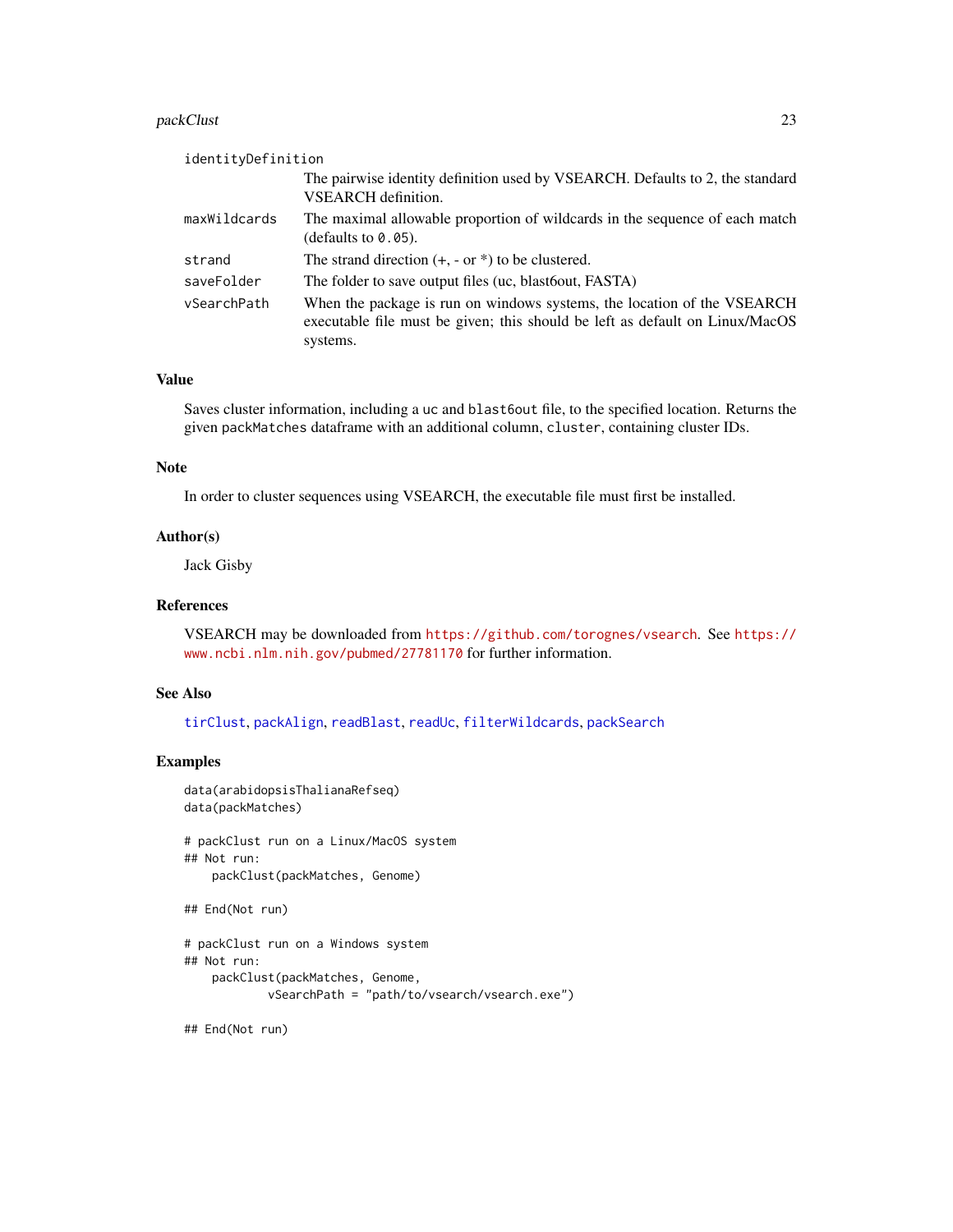<span id="page-23-0"></span>packFinder *packFinder: a package for the de novo Annotation of Pack-TYPE Transposable Elements*

#### **Description**

Algorithm and tools for in silico pack-TYPE transposon discovery. Filters a given genome for properties unique to DNA transposons and provides tools for the investigation of returned matches.

#### Main Algorithm

The goal of packFinder was to implement a simple tool for the prediction of potential Pack-TYPE elements. packFinder uses the following prior knowledge, provided by the user, to detect transposons:

- Terminal Inverted Repeat (TIR) Base Sequence
- Length of Terminal Site Duplication (TSD)
- Length of the Transposon

These features provide enough information to detect autonomous and pack-TYPE elements. For a transposon to be predicted by packFinder its TSD sequences must be identical to each other, its forward TIR sequence must match the base sequence provided and its reverse TIR sequence must match its reverse complement.

Transposons are therefore predicted by searching a given genome for these characteristics, and further analysis steps can reveal the nature of these elements - while the packFinder tool is sensitive for the detection of transposons, it does not discriminate between autonomous and Pack-TYPE elements. Autonomous elements will contain a transposase gene within the terminal inverted repeats and tend to be larger than their Pack-TYPE counterparts; pack-TYPE elements instead capture sections of host genomes. Following cluster analysis, BLAST can be used to discern which predicted elements are autonomous (transposase-containing) and with are true Pack-TYPE elements.

#### **Workflow**

An example of a standard workflow can be found using browseVignettes(package = "packFinder"). The primary functions include:

- packSearch the packSearch algorithm uses simple pattern matching to detect DNA transposons.
- packClust VSEARCH is used for clustering elements based on sequence similarity.

Having obtained the sequences of transposable elements in a given genome, it is recommende to carry out a BLAST search for each transposon cluster. This can identify which elements are likely autonomous, and which may be Pack-TYPE.

The packFinder functions report the position of elements in a given genome using a dataframe in the format of [packMatches](#page-24-1). This dataframe is in the format produced by coercing a link[GenomicRanges:GRanges-class] object to a dataframe: data.frame(GRanges).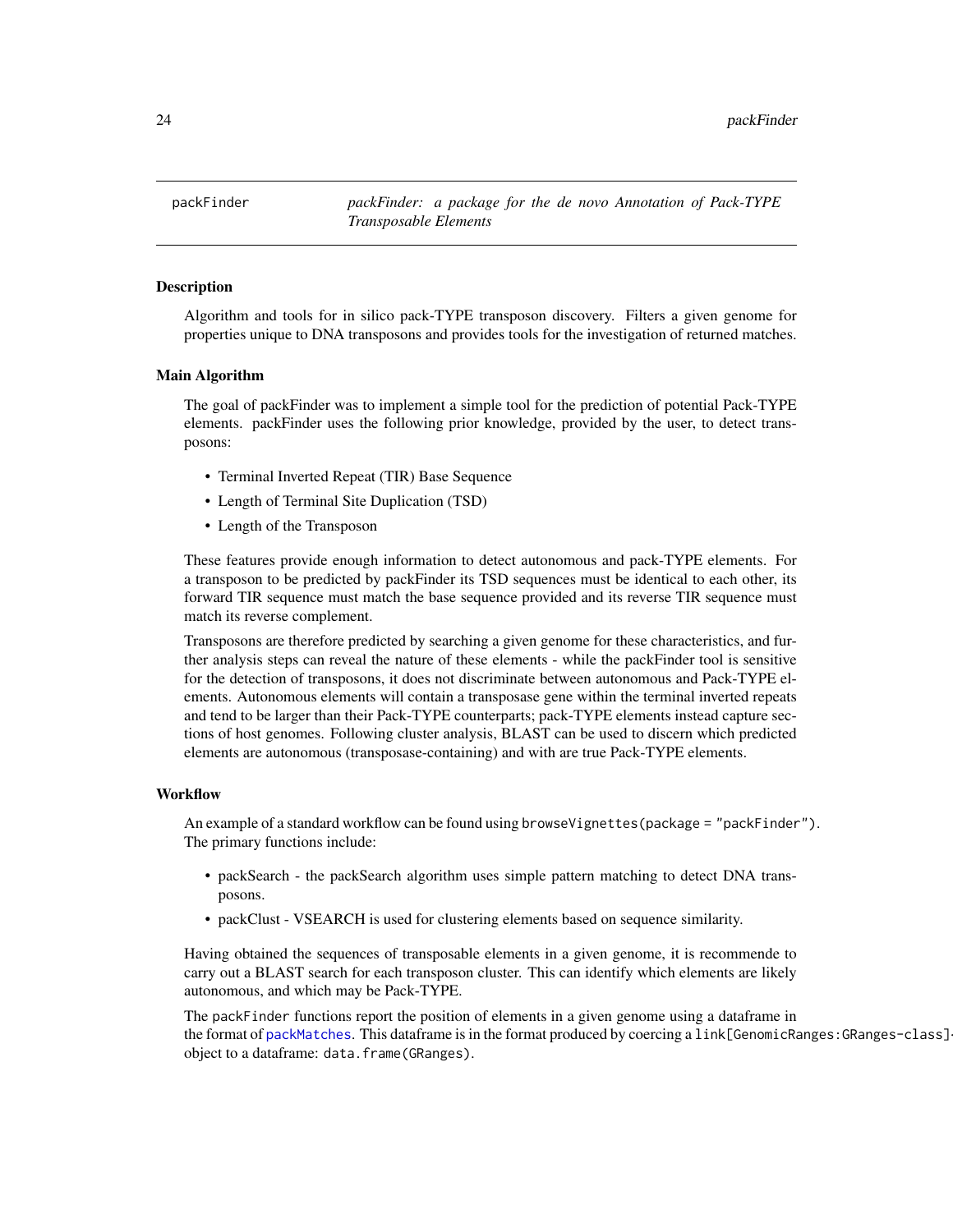# <span id="page-24-0"></span>packMatches 25

#### Author(s)

Jack Gisby

# See Also

[packSearch](#page-25-1)

<span id="page-24-1"></span>

packMatches *Sample packFinder Output*

# Description

A sample output from [packSearch](#page-25-1) with cluster information. This dataframe is in the format produced by coercing a link[GenomicRanges:GRanges-class]{GRanges} object to a dataframe: data.frame(GRanges).

# Usage

data(packMatches)

#### Format

A dataframe of 9 obs. and 7 variables.

# Details

Was obtained from running [packSearch](#page-25-1) on the Arabidopsis thaliana chromosome 3 reference sequence, followed by clustering using [packClust](#page-21-1). Contains the following features:

- start the predicted element's start base sequence position.
- end the predicted element's end base sequence position.
- seqnames character string referring to the sequence name in Genome to which start and end refer to.

The dataset was generated as in the example below.

# See Also

[packSearch](#page-25-1), [data.frame](#page-0-0), [arabidopsisThalianaRefseq](#page-1-1)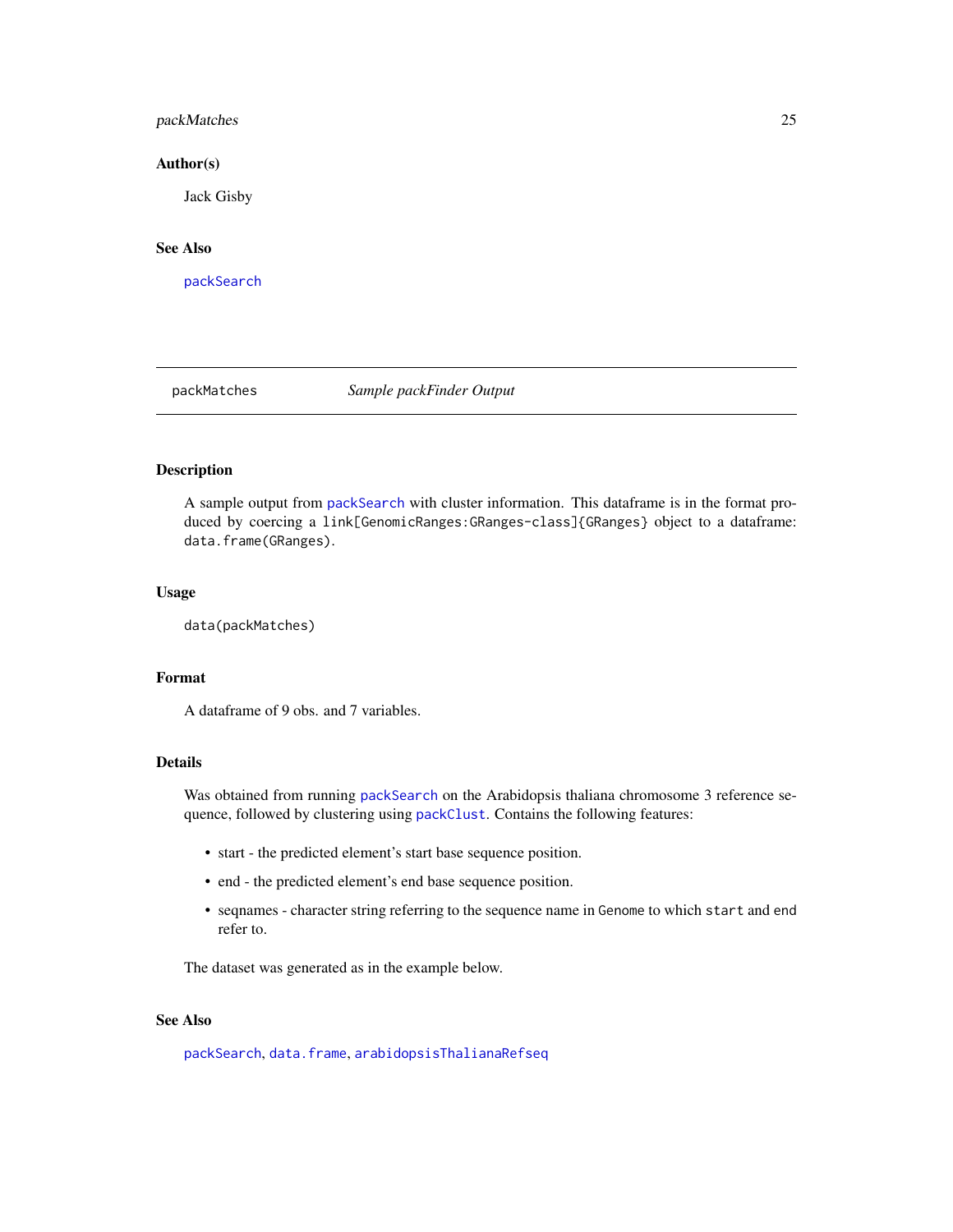# Examples

```
data(arabidopsisThalianaRefseq)
```

```
packMatches <- packSearch(
   Biostrings::DNAString("CACTACAA"),
   arabidopsisThalianaRefseq,
   elementLength = c(300, 3500),
    tsdLength = 3
)
```
<span id="page-25-1"></span>packSearch *packFinder Algorithm Pipeline*

# Description

General use pipeline function for the Pack-TYPE transposon finding algorithm.

# Usage

```
packSearch(
  tirSeq,
  Genome,
  mismatch = 0,
  elementLength,
  tsdLength,
  tsdMismatch = \theta\mathcal{L}
```
# Arguments

| tirSeq        | A DNAString object containing the TIR sequence to be searched for.                                                                                                                |
|---------------|-----------------------------------------------------------------------------------------------------------------------------------------------------------------------------------|
| Genome        | A DNAString Set object to be searched.                                                                                                                                            |
| mismatch      | The maximum edit distance to be considered for TIR matches (indels + substi-<br>tions). See matchPattern for details.                                                             |
| elementLength | The maximum element length to be considered, as a vector of two integers. E.g.<br>c(300, 3500)                                                                                    |
| tsdLength     | Integer referring to the length of the flanking TSD region.                                                                                                                       |
| tsdMismatch   | An integer referring to the allowable mismatch (substitutions or indels) between<br>a transposon's TSD sequences. matchPattern from Biostrings is used for pat-<br>tern matching. |

<span id="page-25-0"></span>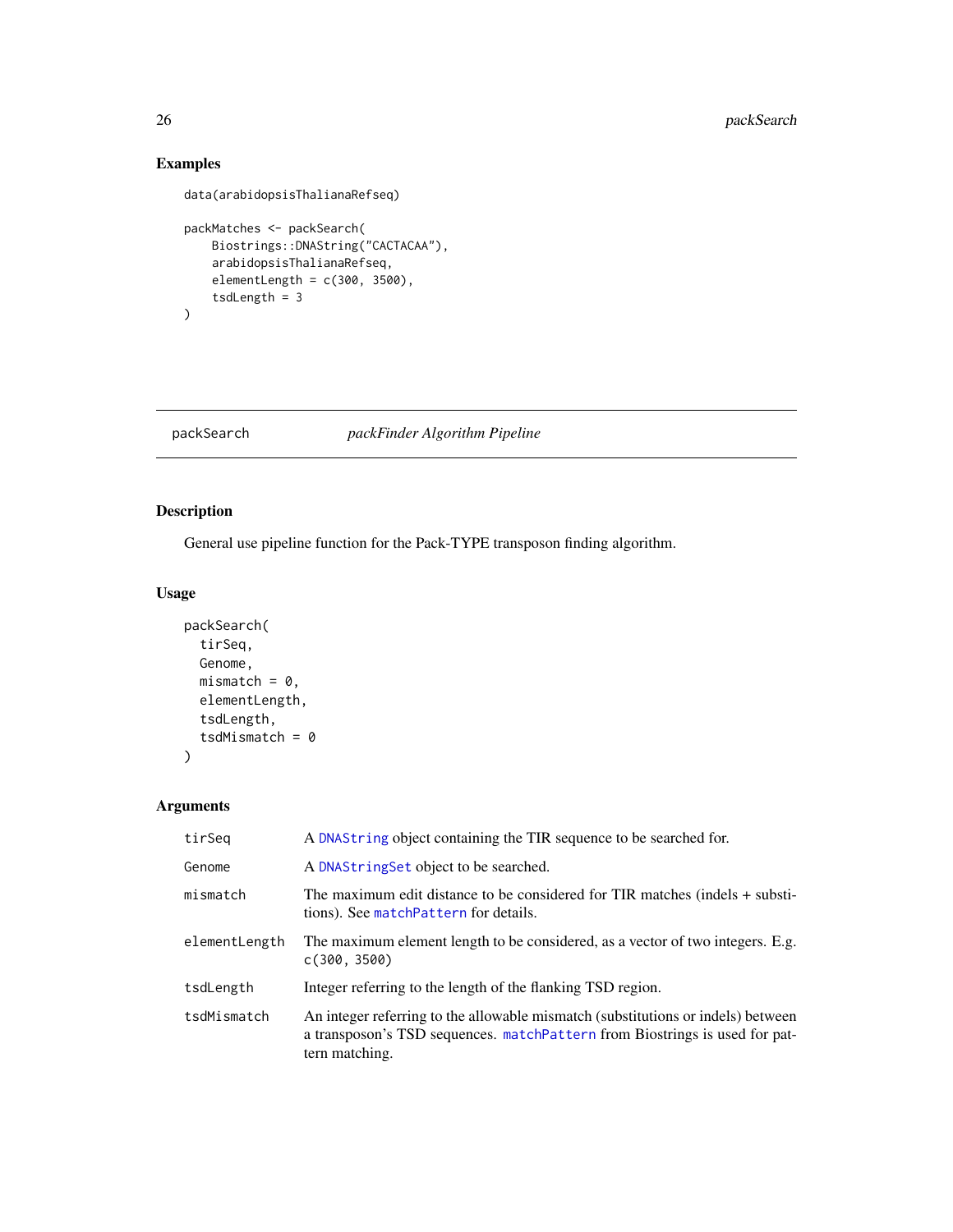#### <span id="page-26-0"></span>packSearch 27

#### Details

Finds potential pack-TYPE elements based on:

- Similarity of TIR sequence to tirSeq
- Proximity of potential TIR sequences
- Directionality of TIR sequences
- Similarity of TSD sequences

The algorithm finds potential forward and reverse TIR sequences using [identifyTirMatches](#page-14-1) and their associated TSD sequence via [getTsds](#page-12-1). The main filtering stage, [identifyPotentialPackElements](#page-13-1), filters matches to obtain a dataframe of potential PACK elements. Note that this pipeline does not consider the possibility of discovered elements being autonomous elements, so it is recommended to cluster and/or BLAST elements for further analysis. Furthermore, only exact TSD matches are considered, so supplying long sequences for TSD elements may lead to false-negative results.

#### Value

A dataframe, containing elements identified by thealgorithm. These may be autonomous or pack-TYPE elements. Will contain the following features:

- start the predicted element's start base sequence position.
- end the predicted element's end base sequence position.
- seqnames character string referring to the sequence name in Genome to which start and end refer to.
- width the width of the predicted element.
- strand the strand direction of the transposable element. This will be set to "\*" as the packSearch function does not consider transposons to have a direction - only TIR sequences. Passing the packMatches dataframe to [packClust](#page-21-1) will assign a direction to each predicted Pack-TYPE element.

This dataframe is in the format produced by coercing a link[GenomicRanges:GRanges-class]{GRanges} object to a dataframe: data.frame(GRanges). Downstream functions, such as [packClust](#page-21-1), use this dataframe to manipulate predicted transposable elements.

#### **Note**

This algorithm does not consider:

- Autonomous elements autonomous elements will be predicted by this algorithm as there is no BLAST step. It is recommended that, after clustering elements using [packClust](#page-21-1), the user analyses each group to determine which predicted elements are autonomous and which are likely Pack-TYPE elements. Alternatively, databases such as Repbase ([https://www.](https://www.girinst.org/repbase/) [girinst.org/repbase/](https://www.girinst.org/repbase/)) supply annotations for autonomous transposable elements that can be used to filter autonomous matches.
- TSD Mismatches if two TIRs do not have exact matches for their terminal site duplications they will be ignored. Supplying longer TSD sequences will likely lead to a lower false-positive rate, however may also cause a greater rate of false-negative results.

Pattern matching is done via [matchPattern](#page-0-0).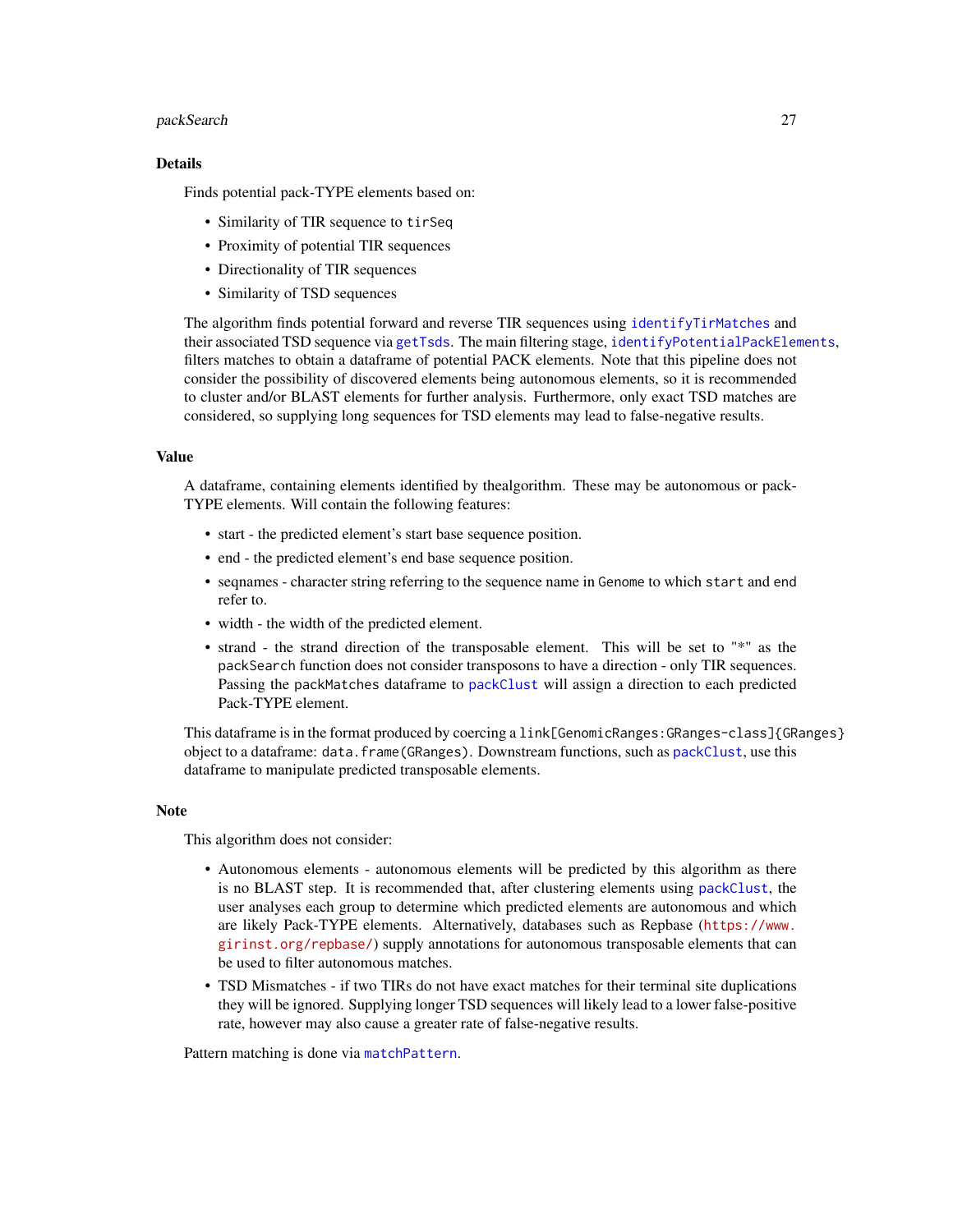# Author(s)

Jack Gisby

# See Also

[identifyTirMatches](#page-14-1), [getTsds](#page-12-1), [identifyPotentialPackElements](#page-13-1), [packClust](#page-21-1), [packMatches](#page-24-1), [DNAStringSet](#page-0-0), [DNAString](#page-0-0), [matchPattern](#page-0-0)

#### Examples

data(arabidopsisThalianaRefseq)

```
packMatches <- packSearch(
   Biostrings::DNAString("CACTACAA"),
   arabidopsisThalianaRefseq,
   elementLength = c(300, 3500),
    tsdLength = 3
\mathcal{L}
```
<span id="page-27-1"></span>packsToCsv *Save packFinder Results in CSV Format (.csv)*

# Description

Saves a dataframe of potential Pack-TYPE elements, usually generated via [packSearch](#page-25-1). May be retrieved using [getPacksFromCsv](#page-9-1).

# Usage

```
packsToCsv(packMatches, file)
```
# Arguments

| packMatches | A dataframe containing genomic ranges and names referring to sequences to<br>be extracted. Can be obtained from packSearch or generated from a GRanges<br>object, after conversion to a data frame. Must contain the following features: |
|-------------|------------------------------------------------------------------------------------------------------------------------------------------------------------------------------------------------------------------------------------------|
|             | • start - the predicted element's start base sequence position.                                                                                                                                                                          |
|             | • end - the predicted element's end base sequence position.                                                                                                                                                                              |
|             | • sequence in Genome to sequence name in Genome to<br>which start and end refer to.                                                                                                                                                      |
| file        | CSV file save path.                                                                                                                                                                                                                      |

#### Value

Save location of csv file.

<span id="page-27-0"></span>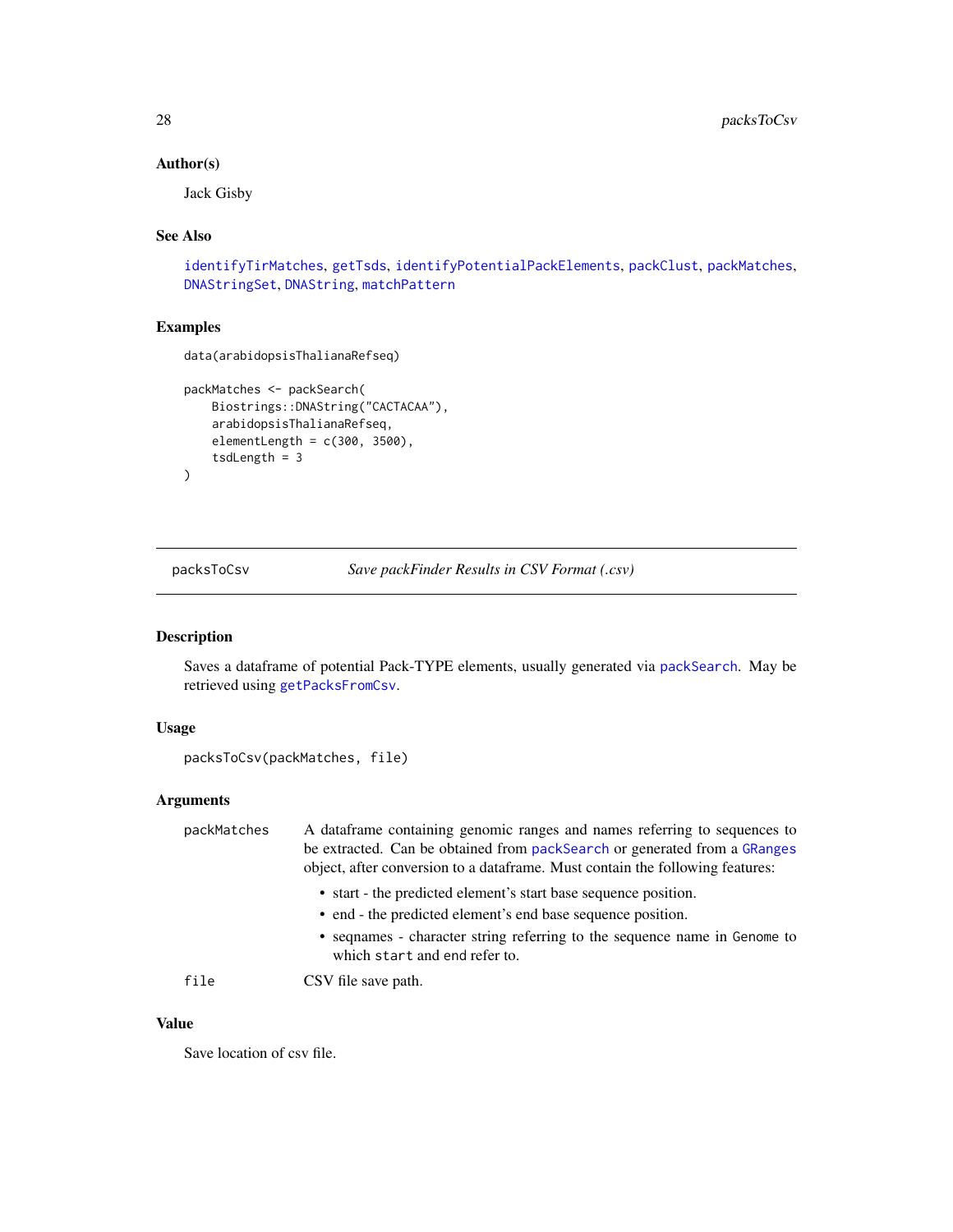# <span id="page-28-0"></span>packsToFasta 29

# Author(s)

Jack Gisby

# See Also

[getPacksFromCsv](#page-9-1), [write.table](#page-0-0), [packSearch](#page-25-1)

# Examples

```
data(packMatches)
packsToCsv(
    packMatches,
    system.file("extdata", "packMatches.csv", package = "packFinder")
\lambda
```
packsToFasta *Save packFinder Results in FASTA Format (.fasta)*

# Description

Saves a dataframe of potential Pack-TYPE elements, usually generated via [packSearch](#page-25-1). May be retrieved using [getPacksFromFasta](#page-10-1).

#### Usage

packsToFasta(packMatches, file, Genome)

# Arguments

| packMatches | taframe containing genomic ranges and names referring to sequences to be ex-<br>tracted. Can be obtained from packSearch or generated from a GRanges object,<br>after conversion to a dataframe. Must contain the following features: |
|-------------|---------------------------------------------------------------------------------------------------------------------------------------------------------------------------------------------------------------------------------------|
|             | • start - the predicted element's start base sequence position.<br>• end - the predicted element's end base sequence position.                                                                                                        |
|             | • sequence - character string referring to the sequence name in Genome to<br>which start and end refer to.                                                                                                                            |
| file        | FASTA file save path.                                                                                                                                                                                                                 |
| Genome      | A DNAStringSet object containing sequences referred to in packMatches (the<br>object originally used to predict the transposons packSearch).                                                                                          |

#### Value

Save location of Fasta file.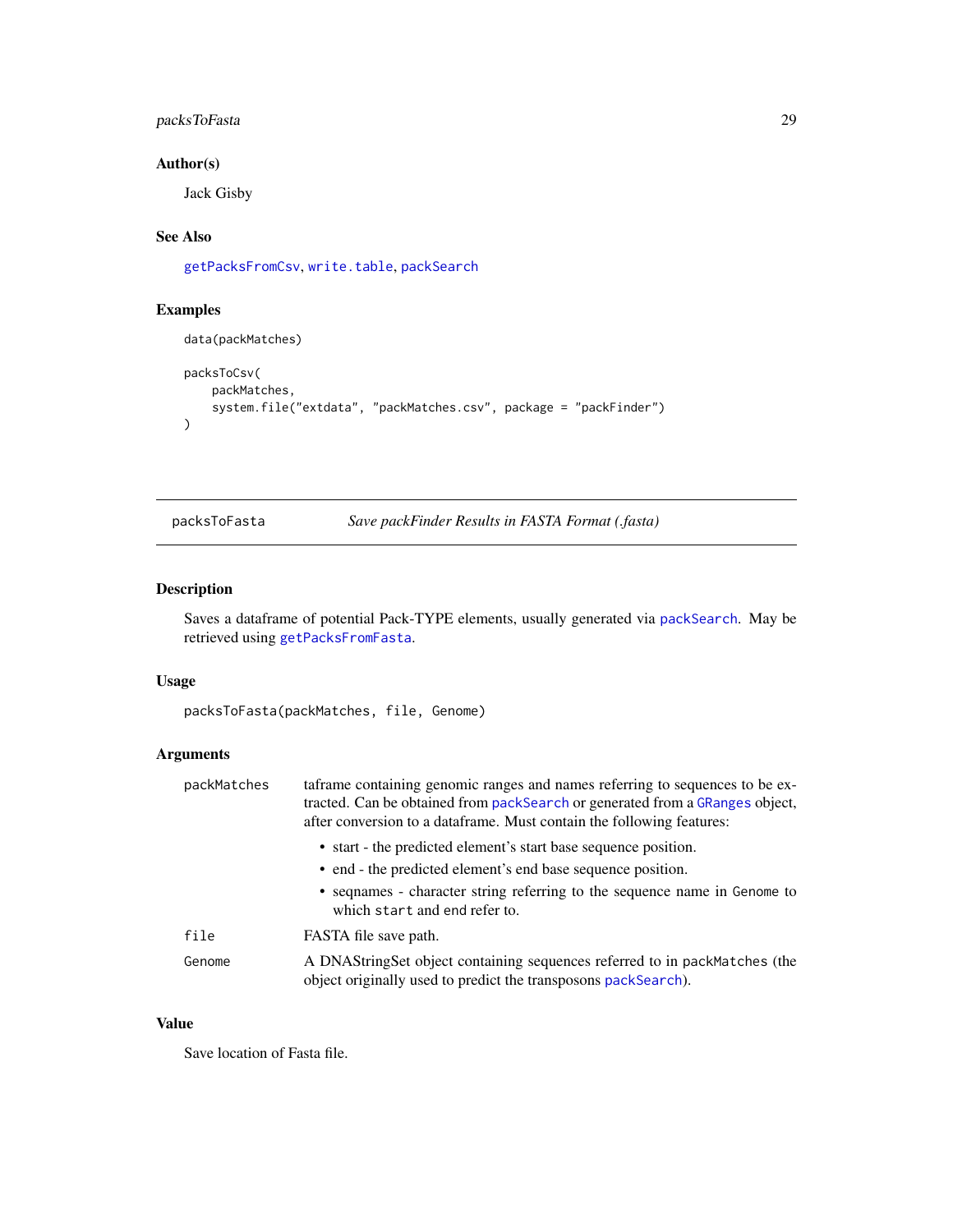#### Author(s)

Jack Gisby

#### See Also

[getPacksFromFasta](#page-10-1), [packSearch](#page-25-1)

### Examples

```
data(arabidopsisThalianaRefseq)
data(packMatches)
packsToFasta(
    packMatches,
    system.file("extdata", "packMatches.fasta", package = "packFinder"),
    arabidopsisThalianaRefseq
\lambda
```
<span id="page-29-1"></span>packsToGRanges *Export packFinder Results to a GRanges Object*

#### Description

A dataframe containing genomic ranges and names referring to sequences to be extracted, likely obtained from [packSearch](#page-25-1), can be converted to a GRanges object. Can be converted back to a dataframe using [getPacksFromGRanges](#page-11-1). Additional features, such as clusters and TSD sequences, will be included in the object as metadata columns.

#### Usage

```
packsToGRanges(packMatches)
```
#### Arguments

packMatches A dataframe containing genomic ranges and names referring to sequences to be extracted. Can be obtained from [packSearch](#page-25-1) or generated from a [GRanges](#page-0-0) object, after conversion to a dataframe. Must contain the following features:

- start the predicted element's start base sequence position.
- end the predicted element's end base sequence position.
- seqnames character string referring to the sequence name in Genome to which start and end refer to.

#### Value

A GRanges object containing the ranges contained in packMatches and additional metadata columns. May be easily converted between dataframe and GRanges format for use in the packFinder package and link[GenomicRanges:GRanges-class]{GRanges} package. Note that most functions in the packFinder package require sequence ranges to be provided in dataframe format.

<span id="page-29-0"></span>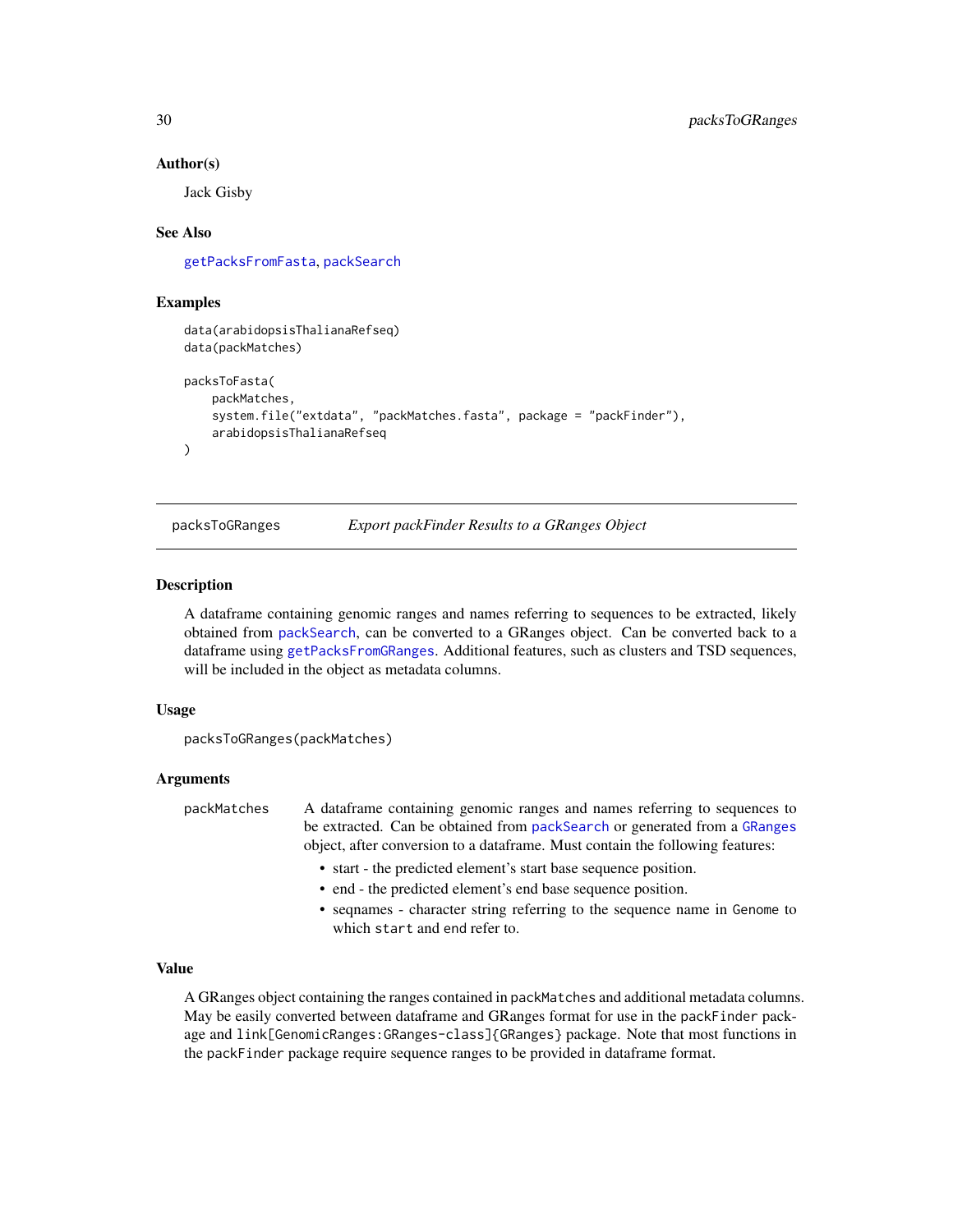#### <span id="page-30-0"></span>readBlast 31

# Author(s)

Jack Gisby

# See Also

```
getPacksFromGRanges, link[GenomicRanges:GRanges-class]{GRanges}
```
# Examples

```
data(packMatches)
packGRanges <- packsToGRanges(packMatches)
```
<span id="page-30-1"></span>readBlast *Convert NCBI BLAST+ Files to Dataframe*

# Description

Reads .blast6out files (NCBI Blast Format) generated by the VSEARCH clustering and alignment algorithms.

# Usage

```
readBlast(
  file,
 minE = 1,
  length = 0,
  identity = 0,
  removeExactMatches = FALSE,
  scope = NULL,
 packMatches = NULL
)
```
#### Arguments

| file               | The file path of the blast file.                                                                                                                                                                                                                                         |  |
|--------------------|--------------------------------------------------------------------------------------------------------------------------------------------------------------------------------------------------------------------------------------------------------------------------|--|
| minE               | Blast results with e values greater than the specified cutoff will be ignored.                                                                                                                                                                                           |  |
| length             | Blast results alignment lengths lower below this value will be ignored                                                                                                                                                                                                   |  |
| identity           | Blast results with target sequence identities below this value will be ignored.                                                                                                                                                                                          |  |
| removeExactMatches |                                                                                                                                                                                                                                                                          |  |
|                    | If true, matches with 100 be ignored to prevent self-hits.                                                                                                                                                                                                               |  |
| scope              | If specified, blast results below the specified value will be ignored. Note that<br>the data frame of transposon matches must also be supplied to calculate scope.<br>Scope is the proportion of the transposon's internal sequence occupied by the<br><b>BLAST</b> hit. |  |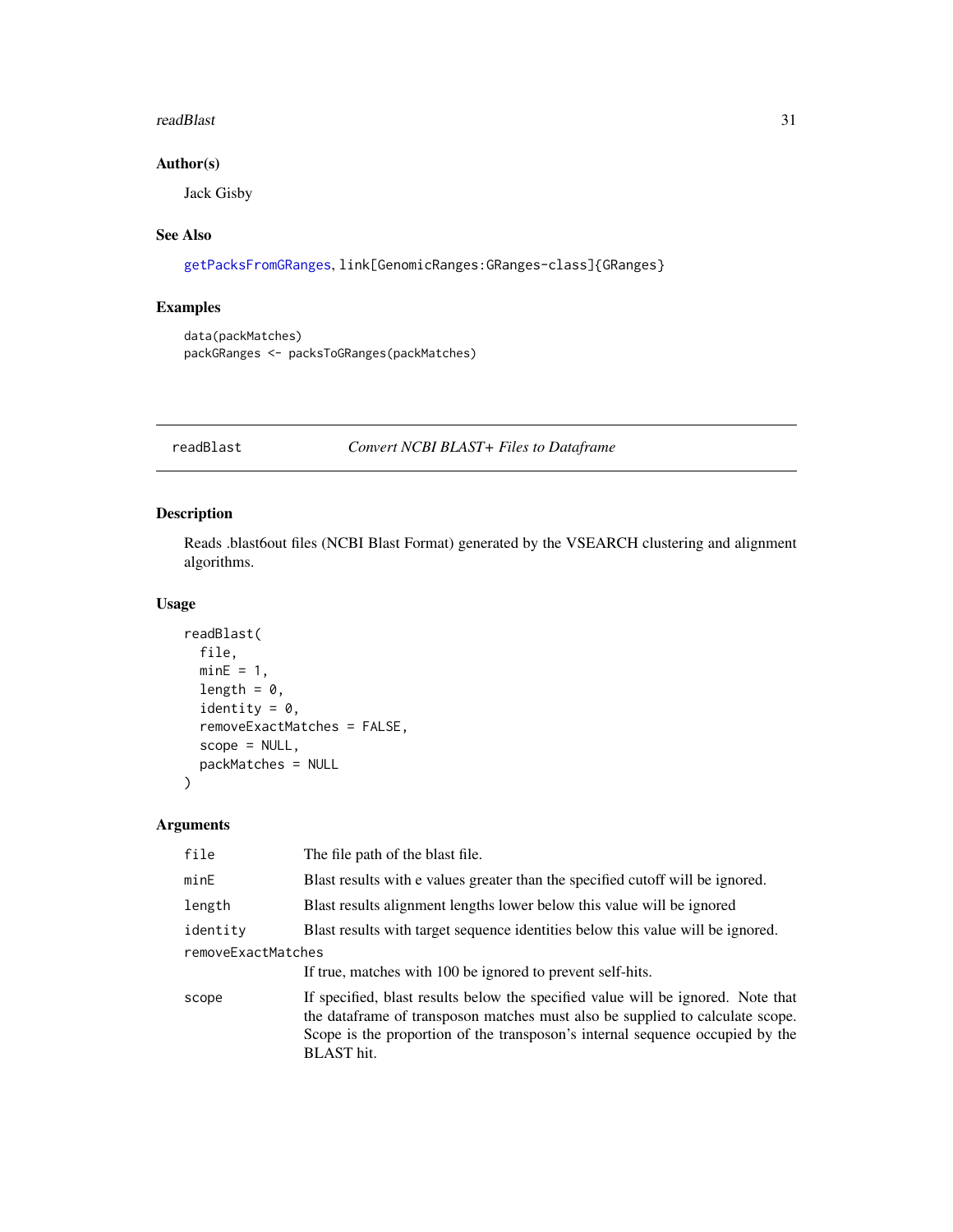<span id="page-31-0"></span>

| packMatches | taframe containing genomic ranges and names referring to sequences to be ex-  |
|-------------|-------------------------------------------------------------------------------|
|             | tracted. Can be obtained from pack Search or generated from a GRanges object, |
|             | after conversion to a dataframe. Must contain the following features:         |
|             |                                                                               |

- start the predicted element's start base sequence position.
- end the predicted element's end base sequence position.
- seqnames character string referring to the sequence name in Genome to which start and end refer to.

#### Details

blast6out file is tab-separated text file compatible with NCBI BLAST m8 and NCBI BLAST+ outfmt 6 formats. One cluster/alignment can be found for each line.

#### Value

A dataframe containing the converted .blast6out file. The file contains the following features:

- Query sequence ID
- Target sequence ID
- Percenty sequence identity
- Alignment length
- Number of mismatches
- Number of gaps
- Base position of alignment start in query sequence
- Base position of alignment end in query sequence
- Base position of alignment start in target sequence
- Base position of alignment end in target sequence
- E-value
- Bit score

#### Author(s)

Jack Gisby

# References

For further information, see the NCBI BLAST+ application documentation and help pages (https://www.ncbi.nlm.nih.gov/pul VSEARCH may be downloaded from <https://github.com/torognes/vsearch>; see [https://](https://www.ncbi.nlm.nih.gov/pubmed/27781170) [www.ncbi.nlm.nih.gov/pubmed/27781170](https://www.ncbi.nlm.nih.gov/pubmed/27781170) for further information.

#### See Also

cod[eblastAnalysis,](#page-2-1) cod[eblastAnnotate,](#page-4-1) cod[epackAlign,](#page-17-1) cod[ereadUc,](#page-32-1) cod[epackClust](#page-21-1)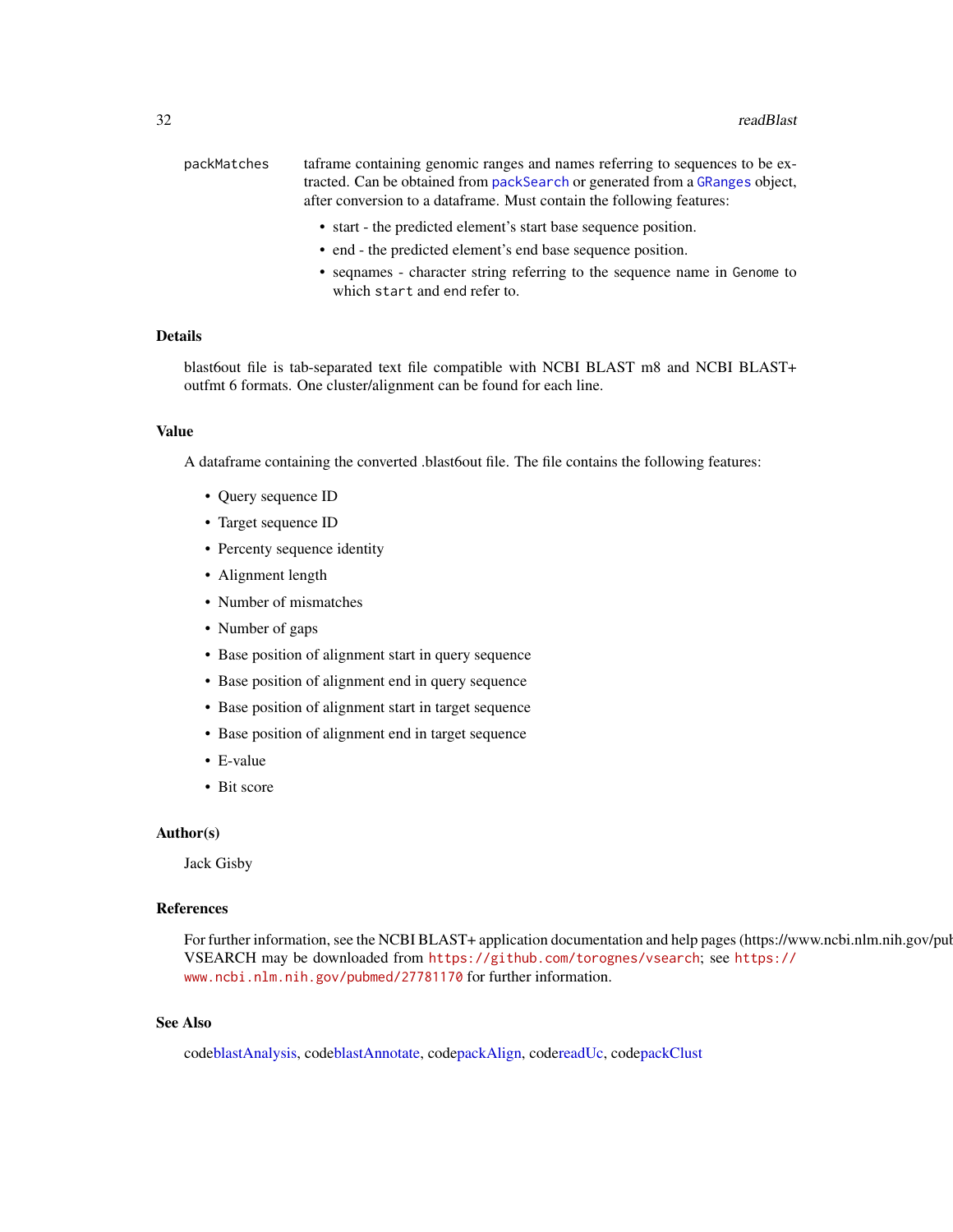#### <span id="page-32-0"></span>readUc 33

### Examples

```
readBlast(system.file(
    "extdata",
    "packMatches.blast6out",
   package = "packFinder"
))
```
<span id="page-32-1"></span>readUc *Convert .uc Files to Dataframe*

#### Description

Reads .uc files (USEARCH Cluster Format) generated by the VSEARCH clustering and alignment algorithms.

#### Usage

```
readUc(file, output = "cluster")
```
#### Arguments

| file   | The file path of the .uc file.                                                                                                                                                         |  |
|--------|----------------------------------------------------------------------------------------------------------------------------------------------------------------------------------------|--|
| output | The type of analysis that was carried out to produce the .uc file.                                                                                                                     |  |
|        | • If output is specified as "cluster", VSEARCH clustering was carried out.<br>• If output is specified as "alignment", VSEARCH pairwise global alignment<br>was carried out.           |  |
|        | Note that clustering produces one "H" record for each sequence, and one "C"<br>record for each cluster, while an alignment produces an "H" record for each<br>alignment (see details). |  |

#### Details

USEARCH cluster format is a tab separated text file that contains clustering and/or alignment information for a set of sequences. For each sequence a record type, "H, C or N", is provided providing information about the type of "hit" in the dataframe. These refer to:

- H Hit for alignments, indicates an identified alignment of two supplied sequences. For clustering, indicates the cluster assignment for a query.
- C Cluster record a record for each cluster generated.
- N No hit indicates that no cluster was assigned or no alignment was found with a target sequence. For clustering, a query with no hits becomes the centroid of a new cluster.

Additionally, for each record a "compressed alignment" is generated. This is the alignment represented in a compact format including the letters "M", "D", and "I". Before each letter, the number of consecutive columns of the given letter type is also given. The letter types are as follows: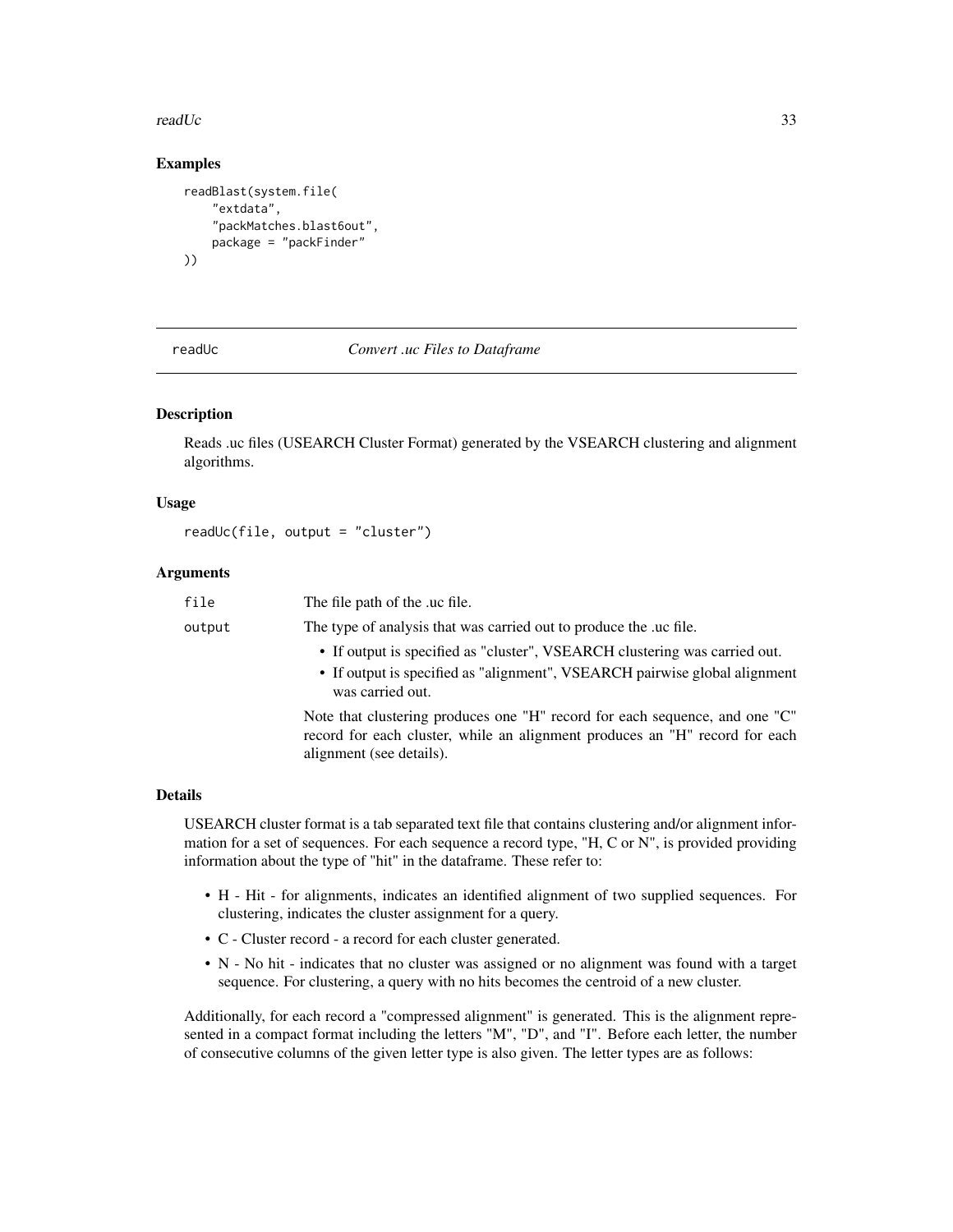- <span id="page-33-0"></span>• "M" - Match - Identical bases between the query and target sequence
- "D" Deletion A gap in the target sequence
- "I" Insertion A gap in the query sequence

An example of this would be "13M", referring to 13 consecutive matches between the query and target sequence.

# Value

A dataframe containing the converted .uc file. The fields contained within are as follows:

- Record type "H, C or N", see details for further information.
- Cluster designation (output = "cluster" only)
- Sequence length, or cluster size
- Percent identity to target
- The nucleotide strand (output = "cluster" only)
- A compressed alignment see details for further information.
- ID of query sequence
- ID of target sequence ("H" records only)

#### Author(s)

Jack Gisby

# References

VSEARCH may be downloaded from <https://github.com/torognes/vsearch>. See [https://](https://www.ncbi.nlm.nih.gov/pubmed/27781170) [www.ncbi.nlm.nih.gov/pubmed/27781170](https://www.ncbi.nlm.nih.gov/pubmed/27781170) for further information.

# See Also

cod[etirClust,](#page-34-1) cod[epackAlign,](#page-17-1) cod[ereadBlast,](#page-30-1) cod[epackClust](#page-21-1)

# Examples

```
readUc(system.file(
    "extdata",
    "packMatches.uc",
    package = "packFinder"
))
```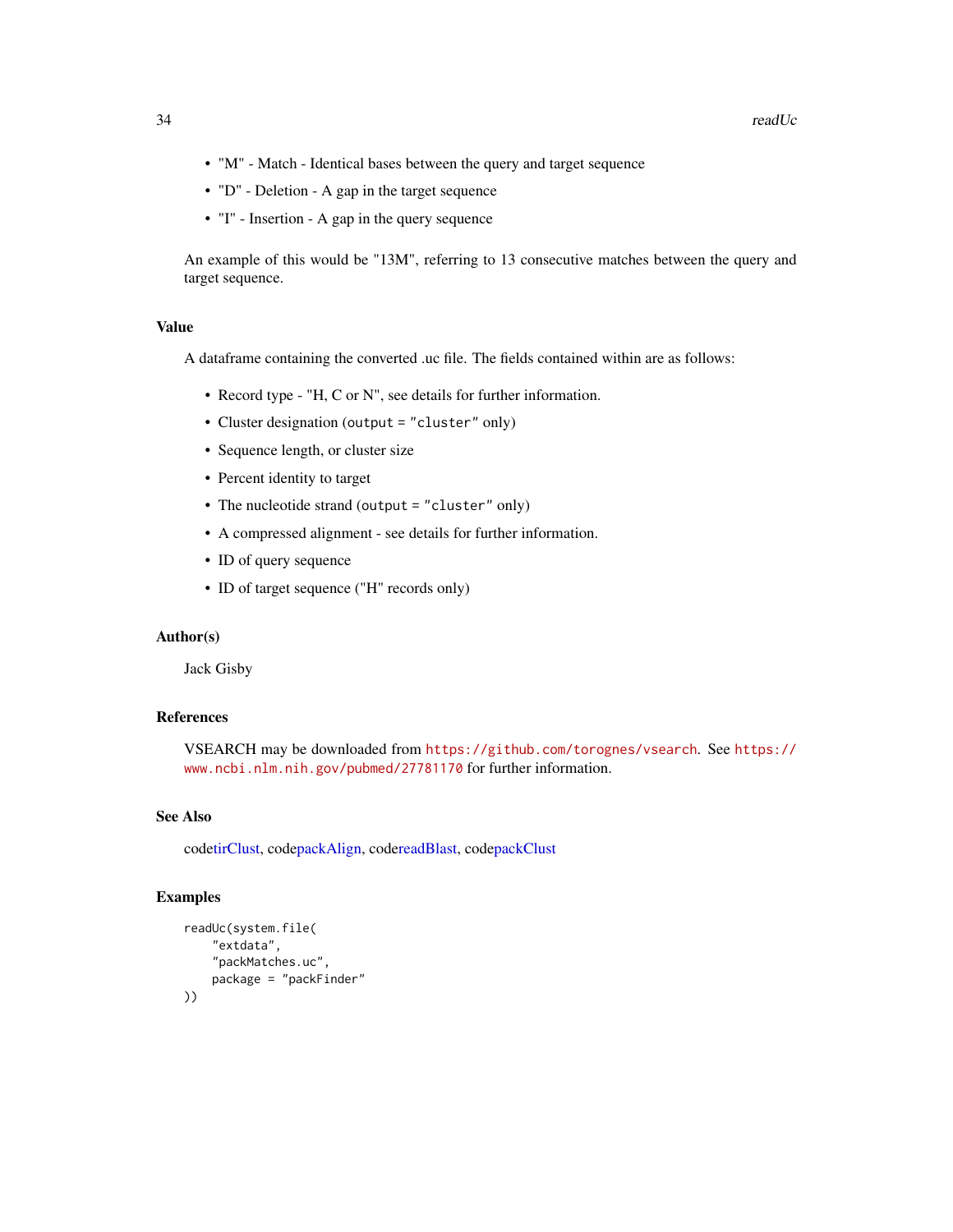<span id="page-34-1"></span><span id="page-34-0"></span>

# Description

Takes transposable elements clustered by VSEARCH, [packClust](#page-21-1), and produces consensus sequences for the terminal inverted repeats of each. Allows for the visualisation of TIR similarities between clusters for both forward and reverse strands.

#### Usage

```
tirClust(
  packMatches,
  Genome,
  tirLength = 25,
 plot = TRUE,
 plotSavePath = NULL,
 k = 5,output = "consensus"
)
```
# Arguments

| packMatches  | A dataframe containing genomic ranges and names referring to sequences to be<br>extracted. This dataframe is in the format produced by coercing a link[GenomicRanges: GRanges-class<br>object to a dataframe: data.frame(GRanges).<br>Must contain the following features:             |
|--------------|----------------------------------------------------------------------------------------------------------------------------------------------------------------------------------------------------------------------------------------------------------------------------------------|
|              | • start - the predicted element's start base sequence position.                                                                                                                                                                                                                        |
|              | • end - the predicted element's end base sequence position.                                                                                                                                                                                                                            |
|              | • seqnames - character string referring to the sequence name in Genome to<br>which start and end refer to.                                                                                                                                                                             |
| Genome       | A DNAStringSet object containing sequences referred to in packMatches (the<br>object originally used to predict the transposons packSearch).                                                                                                                                           |
| tirLength    | The TIR size to be considered. Consensus sequences will be generated based on<br>the first and last tirlength bases of a transposon.                                                                                                                                                   |
| plot         | Argument specifying whether the TIR consensus sequences should be plotted<br>as a dendrogram.                                                                                                                                                                                          |
| plotSavePath | File path for the dendrogram plot. If unspecified, the dendrogram plot is not<br>saved.                                                                                                                                                                                                |
| k            | The k-mer size to be used for calculating a distance matrix between TIR con-<br>sensus sequences. See kdistance. Larger word sizes will not be suitable for<br>longer TIR sequences, due to processing time required. Additionally, k must be<br>greater than the TIR sequence length. |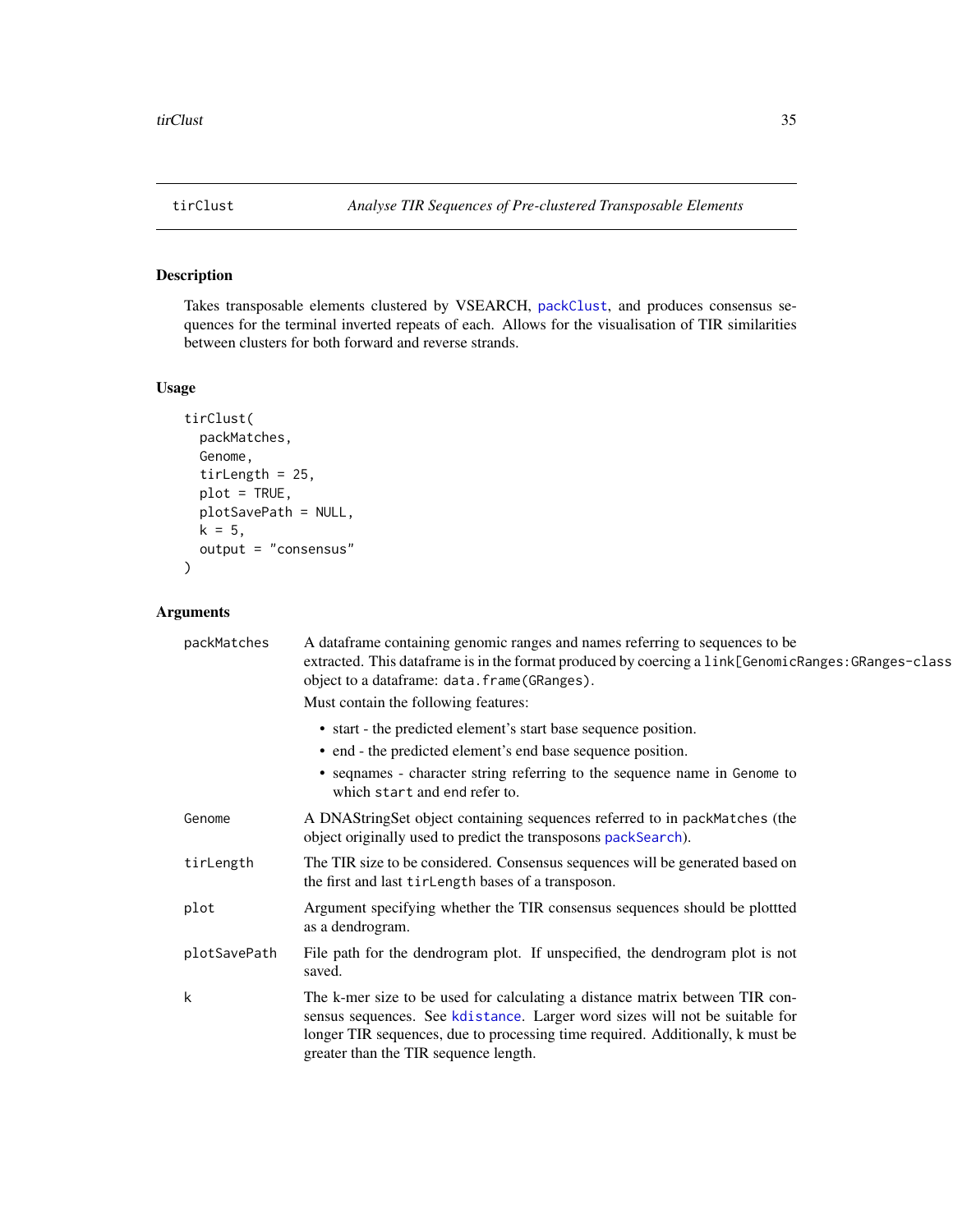<span id="page-35-0"></span>output Controls the output of tirClust. If output is specified as "consensus", the consensus sequences of each TIR cluster will be returned; else, if output is specified as "dendrogram", a dendrogram object will be returned for creation of customisable plots.

# Value

If output is specified as "consensus" (default), returns a list of consensus sequences for each cluster specified in packMatches as a [DNAStringSet](#page-0-0). Else if output is specified as "dendrogram", returns a dendrogram object used to create hierarchical clustering diagrams.

#### Author(s)

Jack Gisby

# See Also

cod[epackClust,](#page-21-1) cod[epackAlign,](#page-17-1) [kdistance](#page-0-0), [DNAStringSet](#page-0-0), [as.alignment](#page-0-0), [packSearch](#page-25-1)

#### Examples

data(arabidopsisThalianaRefseq) data(packMatches)

tirClust(packMatches, arabidopsisThalianaRefseq)